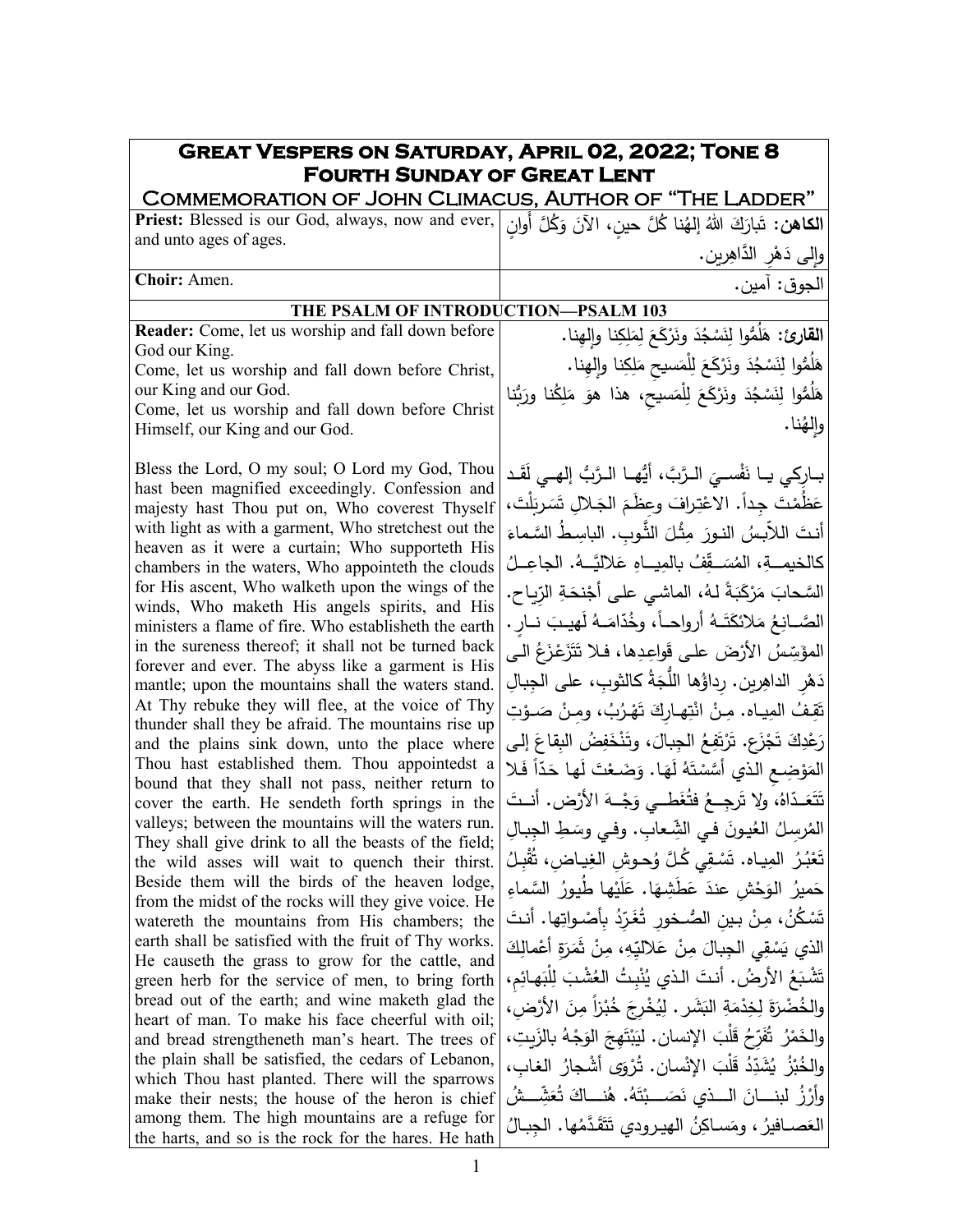| made the moon for seasons; the sun knoweth his                                                             | العالِيَـةُ لِلأَيلَـةِ، والصُّـخورُ مَلْجـأ للأرانـب. صـنَعَ             |
|------------------------------------------------------------------------------------------------------------|---------------------------------------------------------------------------|
| going down. Thou appointedst the darkness, and<br>there was the night, wherein all the beasts of the       | القَمَرَ للأوقاتِ، والشَّمْسُ عَرَفَتْ غُروبَها. جَعَلَ                   |
| forest will go abroad; young lions roaring after their                                                     | الظُّلْمَــةَ فكــانَ لَيْــلٌ، وفيــهِ تعْبُـرُ جميــعُ وحــوش           |
| prey, and seeking their food from God. The sun                                                             |                                                                           |
| ariseth, and they are gathered together, and they lay                                                      | الغــاب. أَشْــبالٌ تَــزْأَرُ لِتَخْطُـفَ وتَطْلُـبَ مِــنَ اللهِ        |
| them down in their dens. Man shall go forth unto                                                           | طَّعامَها. أَشْرَقَتِ الشَّمسُ فاجتَمَعَتْ، وفي صِيَرِها                  |
| his work, and to his labor until the evening. How                                                          | رَبَضَت. يَخْرُجُ الإِنسانُ إِلَى عَمَلِهِ وإِلَى صِناعَتِهِ              |
| magnified are Thy works, O Lord! In wisdom hast<br>Thou made them all. The earth is filled with Thy        |                                                                           |
| creation. So is this great and spacious sea, wherein                                                       | حتـي المَســاء . مــا أَعْظَـمَ أَعْمالَـكَ يــا ربُّ، كلَّهـا            |
| are things creeping innumerable, small living                                                              | بحِكْمَةٍ صَنَعْتَ. قَدِ امْتَلأتِ الأرضُ مِنْ خليقَتِكَ.                 |
| creatures with the great. There go the ships; there                                                        | هذا الْبَحْرُ الْكَبِيرُ الْواسِعُ، هنـاكَ دَبّابـاتٌ لا عَدَدَ           |
| this leviathan, whom Thou hast made to play                                                                | لَهَـا، حَيَوانــاتٌ صِــغَارٌ مَــعَ كِبــار . هُنــاكَ تَجْـري          |
| therein. All things wait on Thee, to give them their                                                       |                                                                           |
| food in due season; when Thou givest it them, they<br>will gather it. When Thou openest Thy hand, all      | السُّفُنُ، هذا التِّنّينُ الذي خَلَقْتَهُ يَلْعَبُ فيه. وكلّها            |
| things shall be filled with goodness; when Thou                                                            | إِيّاكَ تَتَرَجَّى، لِتُعْطَيَها طَعامَها في حينِه، وإذا أنتَ             |
| turnest away Thy face, they shall be troubled. Thou                                                        | أَعْطَيْتَها جمَعَتْ. تَفْتَحُ يدَكَ فَيَمْتَلِئُ الكُلُّ خيْراً،         |
| wilt take their spirit, and they shall cease; and unto                                                     |                                                                           |
| their dust shall they return. Thou wilt send forth                                                         | تَصْـــرفُ وجهَــكَ فَيَضْـــطَربون. تَتْـــزعُ أَرواحَهُــمْ             |
| Thy Spirit, and they shall be created; and Thou shalt<br>renew the face of the earth. Let the glory of the | فَيَفْذَوْنَ، وإِلــي تُــرابِهِمْ يَرْجِعــونَ. تُرْسِــلُ روحَــكَ      |
| Lord be unto the ages; the Lord will rejoice in His                                                        | فَيُخلَقُونَ، وتُجَدِّدُ وَجْهَ الأَرض. لِيَكُنْ مَجْدُ الرَّبِّ          |
| works. Who looketh on the earth and maketh it                                                              | إلى الدهْرِ ، يَفْرَحُ الرَّبُّ بأعمالِه. الذي يَنْظُرُ ۖ إلـي            |
| tremble, Who toucheth the mountains and they                                                               |                                                                           |
| smoke. I will sing unto the Lord throughout my life,                                                       | الأَرْضِ فيَجْعَلُهـا تَرْتَعِـدُ، ويَمَـسُ الـجبـالَ فتُـدَخِّنُ.        |
| I will chant to my God for as long as I have my                                                            | أَسَبِّحُ الرَّبَّ فـي حَيَـاتِي، وأَرَّتِـلُ لِإلهِـي مـا دُمْـتُ        |
| being. May my words be sweet unto Him; I will<br>rejoice in the Lord. O that sinners would cease from      | مَوْجوداً. يَلَّذُ لَـهُ تَـأَمُّلِي، وأنـا أفـرَحُ بـالرَّبِّ. لِتَبِـدِ |
| the earth, and they that work iniquity, that they                                                          | الخَطأةُ مِنَ الأرضِ، ولا يبْقَ فيها الأَثْمَة. باركي                     |
| should be no more. Bless the Lord, O my soul. The                                                          |                                                                           |
| sun knoweth his going down. Thou appointedst the                                                           | يـا نفسِـيَ الـرَّبِّ. الشَّمْسُ عَرَفَتْ غُروبَهـا، جَعَـلَ              |
| darkness, and there was the night. How magnified                                                           | الظُلْمَةَ فكانَ لَيْلٌ. ما أعظَمَ أعمالَكَ يا ربُّ، كلّها                |
| are Thy works, O Lord! In wisdom hast Thou made<br>them all.                                               | بحِكْمَةٍ صَنَعْتَ.                                                       |
| Glory to the Father, and to the Son, and to the Holy                                                       |                                                                           |
| Spirit; both now and ever, and unto ages of ages.                                                          | المَجْدُ للِأَبِ، والأبنِ، والروح القُدُسِ، الآنَ وكُلَّ                  |
| Amen.                                                                                                      | آوانِ والٍى دَمُرِ الداهرِينِ. آمينِ.                                     |
| Alleluia, Alleluia, Alleluia. Glory to Thee, O God.                                                        | هَلِلوبيا، هَلِلوبيا، هَلِلوبيا، المَجْدُ لَكَ يا الله. (ثلاثا)           |
| ( <i>thrice</i> )<br>O our God and our Hope, glory to Thee!                                                | يا إلهَنا وَرَجاءَنَا لَكَ المَجْد.                                       |
| THE GREAT LITANY                                                                                           |                                                                           |
| <b>Deacon:</b> In peace, let us pray to the Lord.                                                          | ا <b>لشماس:</b> بِسَلام إلى الرَّبِّ نَطْلُب.                             |
| <b>Choir:</b> Lord, have mercy.                                                                            | ا <b>لجوقة</b> : يا رَبُّ ارْحَم.                                         |
| <b>Deacon:</b> For the peace from above and the salvation                                                  | أَجْلِ السَّلام الذي مِنَ<br>العُلي                                       |
| of our souls, let us pray to the Lord.                                                                     | وخَلاصِ نُفوسِنا، إلى الرَّبِّ نَطْلُب.                                   |
| <b>Choir:</b> Lord, have mercy.                                                                            |                                                                           |
|                                                                                                            | ا <b>لجوقة</b> : يا رَبُّ ارْحَم.                                         |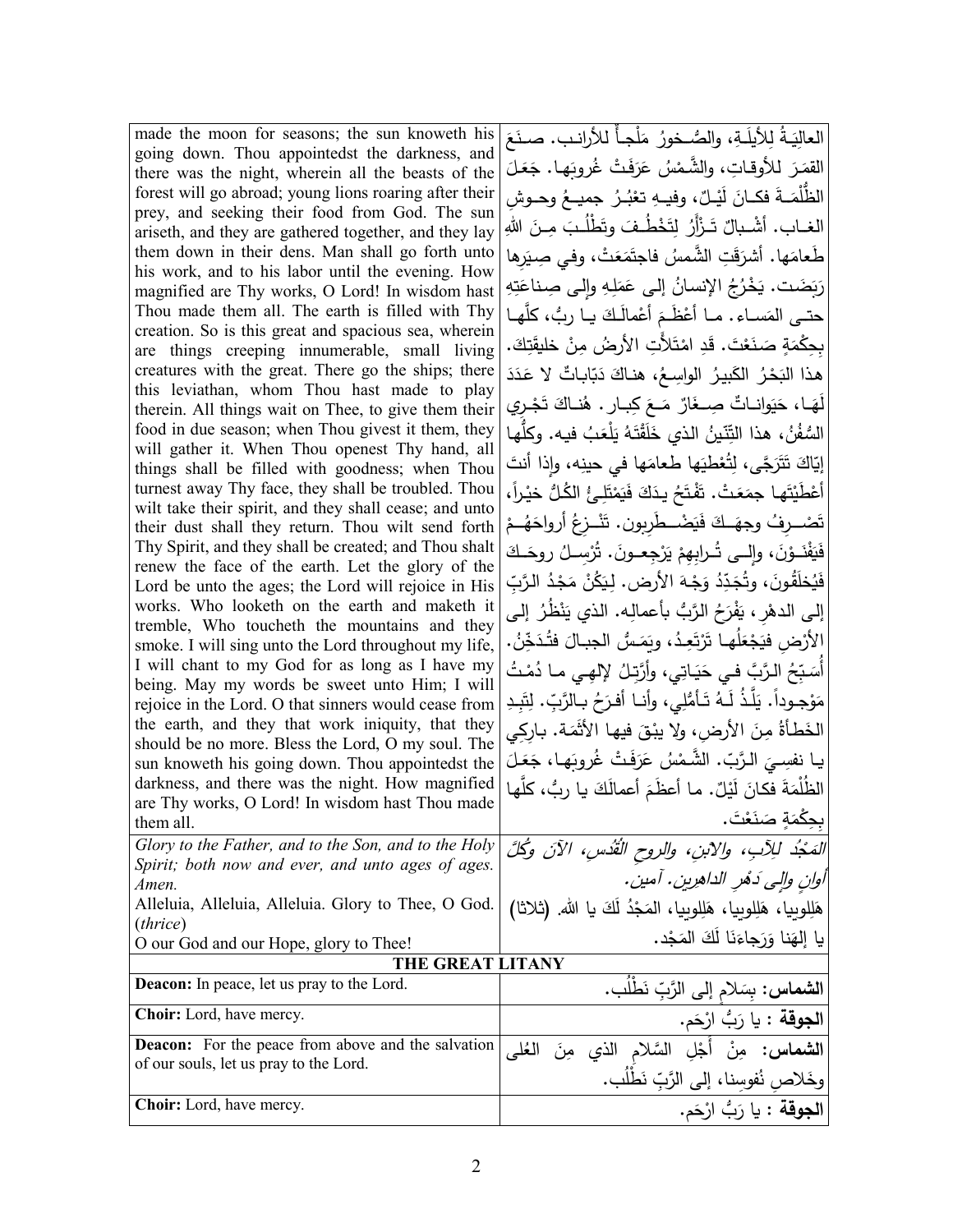| <b>Deacon:</b> For the peace of the whole world, the<br>good estate of the Holy Churches of God, and the                    | <b>الشماس:</b> مِنْ أَجْلِ سَلام كُلِّ العالَم وحُسْنِ شَاتِ                                                                 |
|-----------------------------------------------------------------------------------------------------------------------------|------------------------------------------------------------------------------------------------------------------------------|
| union of all, let us pray to the Lord.                                                                                      | كنائِس اللهِ المُقَدَّسَةِ، واتِّحادِ الكُلِّ، إلى الرَّبِّ نَطلُب.                                                          |
| Choir: Lord, have mercy.                                                                                                    | ا <b>لجوقة:</b> يا رَبُّ ارْحَم.                                                                                             |
| Deacon: For this Holy House and those who<br>with faith, reverence, and fear of God enter                                   | ا <b>لشماس:</b> مِنْ أَجْلِ هذا البَيْتِ المُقَدَّسِ، والذينَ يَدْخُلُونَ                                                    |
| therein, let us pray to the Lord.                                                                                           | إليهِ بإيمانِ وَوَرَعٍ وَخَوفِ اللهِ، إلى الرَّبِّ نَطْلُب.                                                                  |
| Choir: Lord, have mercy.                                                                                                    | ا <b>لجوقة:</b> يا رَبُّ ارْحَم.                                                                                             |
| Deacon: For our father and Metropolitan N.,                                                                                 | ا <b>لشماس:</b> مِنْ أَجْلِ أبينا ومِتروبوليتِنا (فلان) وأسقُفِنا                                                            |
| (our Archbishop N. or Bishop N.), the honorable<br>presbytery, the diaconate in Christ, all the clergy                      | (فلان) والكَهَنَةِ الْمُكَرَّمِينَ والشَمامسةِ الخُدّامِ بالمَسيح،                                                           |
| and people, let us pray to the Lord.                                                                                        | وجميع الإكليروس والشَّعْبِ، إلى الرَّبِّ نَطْلَب.                                                                            |
| Choir: Lord, have mercy.                                                                                                    | ا <b>لجوقة:</b> يا رَبُّ ارْحَم.                                                                                             |
| For Metropolitan Boulos and<br>Deacon:                                                                                      | الشماس: مِنْ أَجْلِ المِتْروبوليتِ بولُسَ والمِطْران يوحَنا                                                                  |
| Archbishop Youhanna and their quick<br>release from captivity and safe return, let us                                       | وفَكِّ أَسْرِهِما وعَوْدَتِهِما سالِمَيْن، إلى الرَّبِّ نَطْلُب.                                                             |
| pray to the Lord.                                                                                                           |                                                                                                                              |
| Choir: Lord, have mercy.                                                                                                    | ا <b>لجوقة:</b> يا رَبُّ ارْحَم.                                                                                             |
| For our country, its President, civil<br>Deacon:                                                                            | (في أمريكا) الشعَّاس: مِنْ أَجْلِ حُكّام هَذا البَلَدِ،                                                                      |
| authorities, and Armed Forces, let us pray to the Lord.                                                                     | ومُؤازَرَتِهِمْ في كُلِّ عَمَلٍ صالِحٍ، إلى الرَّبِّ نَطْلُب.                                                                |
| Choir: Lord, have mercy.                                                                                                    | ا <b>لجوق</b> : يا رَبُّ ارْحَم.                                                                                             |
| For this city and every city and<br>Deacon:                                                                                 | <b>الشماس:</b> مِنْ أَجْلِ هذهِ المَدينةِ، وجَميع المُدُن والقُرى                                                            |
| countryside and the faithful who dwell therein, let<br>us pray to the Lord.                                                 | والمؤْمِنينَ الساكِنينَ فِيها، إلى الرَّبِّ نَطْلُب.                                                                         |
| Choir: Lord, have mercy.                                                                                                    | ا <b>لجوقة:</b> يا رَبُّ ارْحَم.                                                                                             |
| Deacon: For healthful seasons, abundance<br>of the fruits of the earth, and peaceful                                        | ال <b>شماس:</b> مِنْ أَجْلِ اعْتِدالِ الأَهْوِيَةِ وخِصْبِ الأَرْضِ بالشِمارِ ،                                              |
| times, let us pray to the Lord.                                                                                             | وأَوْقَاتٍ سلاميَّةٍ، إلى الرَّبِّ نَطْلُب.                                                                                  |
| Choir: Lord, have mercy.                                                                                                    | ا <b>لجوقة:</b> يا رَبُّ ارْحَم.                                                                                             |
|                                                                                                                             | <mark>Deacon:</mark> For travelers by sea, by land, and   والبَرِّ والجوِّ العبادية العام العام العام العام العام العام العا |
| by air, the sick, the suffering, the captive,<br>and for their salvation, let us pray to the                                | والمَرْضي والمَضْنِيينَ، والأَسْرَى وخَلاصِهمْ، إلى الرَّبّ نَطْلُب.                                                         |
| Lord.                                                                                                                       |                                                                                                                              |
| Choir: Lord, have mercy.                                                                                                    | ا <b>لجوقة:</b> يا رَبُّ ارْحَم.                                                                                             |
| <b>Deacon:</b> For our deliverance from all tribulation,<br>wrath, danger, and necessity, let us pray to the Lord.          | <b>الشماس:</b> مِنْ أَجْلِ نَجاتِنا مِنْ كُلِّ ضيق وَغَضَبِ                                                                  |
|                                                                                                                             | وخَطَرٍ وَشِدَةٍ، إلى الرَّبِّ نَطْلَب.                                                                                      |
| Choir: Lord, have mercy.                                                                                                    | ا <b>لجوقة:</b> يا رَبُّ ارْحَم.                                                                                             |
| Deacon: Help us; save us; have mercy on us;<br>and keep us, O God, by Thy grace.                                            | <b>الشَّمَاس:</b> أَعْضُدْ وَخَلِّصْ وارْحَمْ واحفَظْنا يا اللهُ بِنِعْمَتِكَ.                                               |
| <b>Choir:</b> Lord, have mercy.                                                                                             | ا <b>لجوقة:</b> يا رَبُّ ارْحَم.                                                                                             |
| <b>Deacon:</b> Calling to remembrance our                                                                                   | الشماس: بعدَ ذِكْرِنا الكلِّيَةَ القَداسَةِ الطاهِرَةَ، الفائِقَةَ البَرَكاتِ،                                               |
| all-holy, immaculate, most blessed and<br>glorious Lady the Theotokos and ever-<br>Virgin Mary, with all the Saints, let us | المَجيدةَ، سيّدَتَنا والِدةَ الإِلهِ الدائِمَةَ البَتوليَّةِ مَرْيَمَ،                                                       |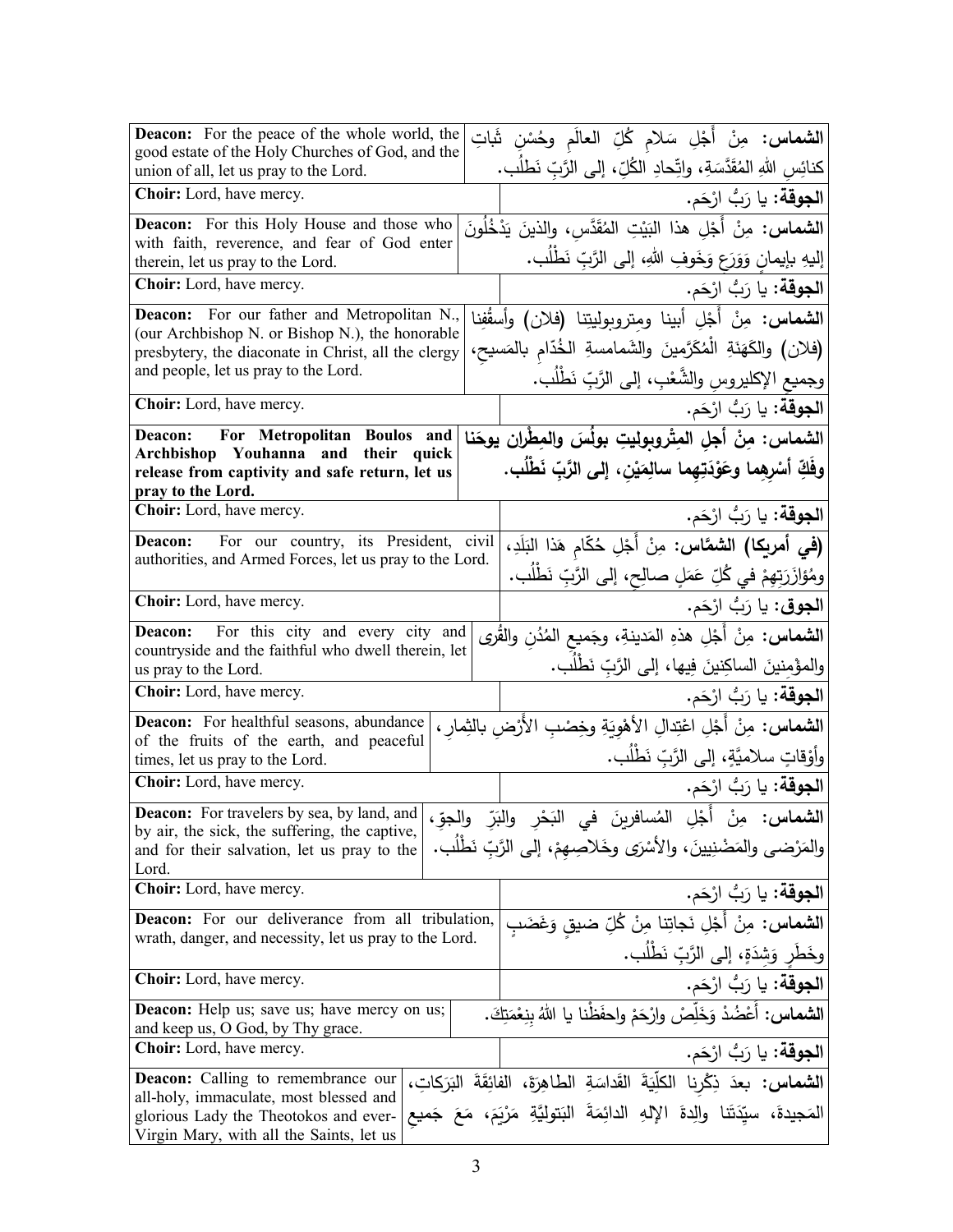| commend ourselves and each other, and<br>all our life unto Christ our God.                                             | القدِّيسين، لِنوْدِعْ أَنفُسَنا وبَعْضُنا بَعْضاً وَكُلَّ حَياتِنا لِلْمَسيحِ الإله.  |
|------------------------------------------------------------------------------------------------------------------------|---------------------------------------------------------------------------------------|
| Choir: To Thee, O Lord.                                                                                                | ا <b>لجوقة:</b> لَكَ يا رَبّ.                                                         |
| Priest: For unto Thee are due all glory,                                                                               | ا <b>لكاهن:</b> لأنَّهُ يَنْبَغي لَكَ كُلُّ تَمْجيدٍ وإِكْرامٍ وسُجودٍ، أيها الآبُ    |
| honor, and worship to the Father and to the                                                                            |                                                                                       |
| Son and to the Holy Spirit, now and ever,                                                                              | والابنُ والروحُ القَدُسُ، الآنَ وكلَّ أوانٍ، وإلى دهرِ الداهرين.                      |
| and unto ages of ages.                                                                                                 |                                                                                       |
| Choir: Amen.                                                                                                           | ا <b>لجوقة:</b> آمين.                                                                 |
|                                                                                                                        | "BLESSED IS THE MAN" and verses                                                       |
| Blessed is the man who walks not in the counsel of the wicked.<br><i>Verse:</i>                                        |                                                                                       |
| Refrain: Alleluia. Alleluia. Alleluia.                                                                                 |                                                                                       |
| Verse:                                                                                                                 | For the Lord knows the way of the righteous, but the way of the wicked will perish.   |
| Refrain                                                                                                                |                                                                                       |
| Serve the Lord in fear and rejoice; rejoice in Him with trembling. Refrain<br>Verse:                                   |                                                                                       |
| Blessed are all who take refuge in Him. Refrain<br>Verse:<br>Arise, arise, O Lord. Save me O my God. Refrain<br>Verse: |                                                                                       |
| Salvation belongs to the Lord. Thy blessing be upon Thy people. Refrain<br>Verse:                                      |                                                                                       |
| Verse:                                                                                                                 | Glory to the Father and to the Son and to the Holy Spirit, both now and ever and unto |
| ages of ages.                                                                                                          |                                                                                       |
| Amen. Alleluia. Alleluia. Alleluia. Glory to Thee O God (3 times).                                                     |                                                                                       |
|                                                                                                                        | THE LITTLE LITANY                                                                     |
| Priest: Again and again, in peace, let us pray to                                                                      | ا <b>لكاهن:</b> أَيْضاً وأَيْضاً بِسَلام إلى الرَّبِّ نَطْلُب.                        |
| the Lord.                                                                                                              |                                                                                       |
| <b>Choir:</b> Lord, have mercy.                                                                                        | ا <b>لجوق</b> : يا ربُّ ارْحَمْ.                                                      |
| <b>Priest:</b> Help us; save us; have mercy on us; and                                                                 | ا <b>لكاهن:</b> أعْضُدْ، وَخَلِّصْ، وارْحَمْ، واحفَظْنا يا اللهُ بنِعْمَتِكَ.         |
| keep us, O God, by Thy grace.                                                                                          |                                                                                       |
| <b>Choir:</b> Lord, have mercy.                                                                                        | ا <b>لجوق</b> : يا ربُّ ارْحَمْ.                                                      |
| Priest: Calling to remembrance our all-holy,                                                                           | ا <b>لكاهن: بع</b> دَ ذِكْرِنا الكُلِّيَّةَ القَداسَةِ، الطاهِرَةَ، الفائِقَةَ        |
| immaculate, most-blessed and glorious Lady                                                                             | البَرَكاتِ المَجيدة، سيِّدَتَنا والِدَةَ الإِلهِ الدائِمَةَ البَتوليَّةِ مَرْيَمَ     |
| the Theotokos and ever-virgin Mary, with all                                                                           |                                                                                       |
| the saints: let us commend ourselves and each                                                                          | مَعَ جميع القدِّيسين، لِنُوْدِعْ أَنْفُسَنا وبَعْضُنا بَعْضاً وَكُلَّ                 |
| other, and all our life unto Christ our God.                                                                           | حَياتِنا لِلْمَسيحِ الإِله.                                                           |
| Choir: To Thee, O Lord.                                                                                                |                                                                                       |
| <b>Priest:</b> For Thine is the might, and Thine is the                                                                | ا <b>لجوق</b> : لكَ يا ربّ.                                                           |
| kingdom, and the power and the glory of the                                                                            | ا <b>لكاهن:</b> لأنَّ لكَ العِزَّةَ ولكَ المُلْكَ والقُوَّةَ والمَجْدَ أَيُّها الآبُ  |
| Father and of the Son and of the Holy Spirit,                                                                          |                                                                                       |
| now and ever, and unto ages of ages.                                                                                   | والإبنُ والروحُ القُدُسُ، الآنَ وكُلَّ أوانِ وإلى دَهْرِ الدَّاهِرين.                 |
| Choir: Amen.                                                                                                           | ا <b>لجوق</b> : آمين.                                                                 |
|                                                                                                                        | "O LORD, I HAVE CRIED" IN TONE EIGHT                                                  |
| O Lord, I have cried out unto Thee, hear Thou me;                                                                      | يا ربِّ إليكَ صَرَخْتُ، فاسْتَمِعْ ليي، إسْتَمِعْ لي يا                               |
| hear Thou me, O Lord. O Lord, I have cried out                                                                         |                                                                                       |
| unto Thee, hear Thou me. Give ear to the voice of                                                                      | رِبُّ. يا ربِّ إلَيْكَ صَرَخْتُ فاسْتَمِعْ لي، أنْصِتْ                                |
| my supplication when I cry out unto Thee: hear                                                                         | إلى صوتِ تَضَرُّعي حينَ أَصْرُخُ إِلَيكَ، إِسْتَمِعْ لِي                              |
| Thou me, O Lord.                                                                                                       | يا رَبّ.                                                                              |
| Let my prayer be set forth before Thee as the                                                                          | لِتَسْتَقِمْ صَلاتي كالبَخورِ أمامَكَ، ولْيَكُنْ رَفْعُ يَدَيَّ                       |
| incense, and the lifting up of my hands as the                                                                         |                                                                                       |
| evening sacrifice; hear Thou me, O Lord.                                                                               | كَذَبِيحَةٍ مَسائيَّةٍ، إسْتَمِعْ لي يا رَبُّ.                                        |
|                                                                                                                        |                                                                                       |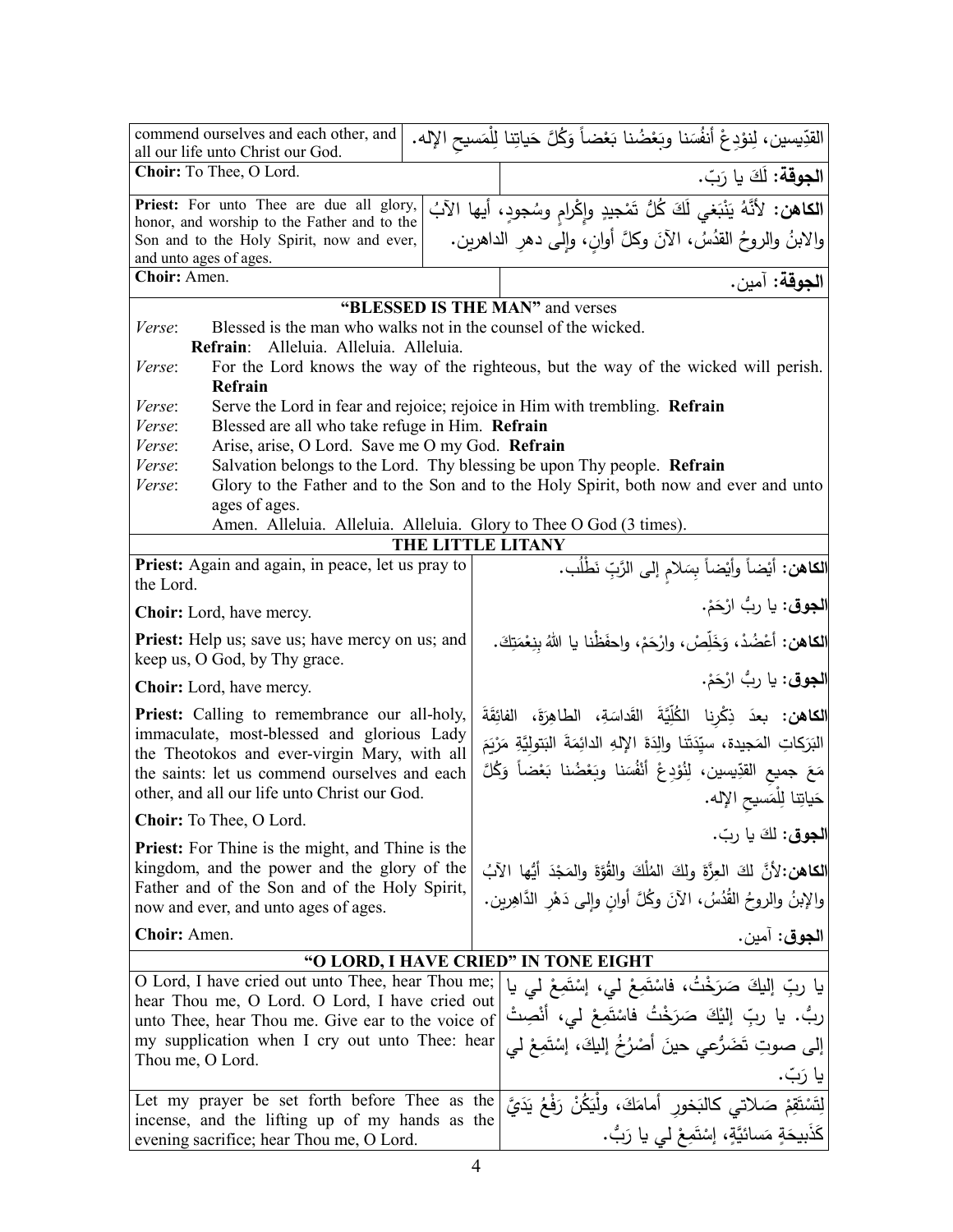| Set a watch, O Lord, before my mouth, and a                                           | إجْعَلْ يا رَبُّ حارِساً لِفَمي وباباً حَصيناً على شَفَتَيَّ.                 |
|---------------------------------------------------------------------------------------|-------------------------------------------------------------------------------|
| protecting door round about my lips.                                                  |                                                                               |
| Incline not my heart to evil words, to make excuses                                   | لا شُمِلْ قَلْبِي إِلَى كَلامِ الشَّرِّ فَيَتَعَلَّلَ بِعِلَلِ الْخطايا.      |
| in sins.                                                                              |                                                                               |
| With men that work iniquity; and I will not<br>communicate with the choicest of them. | مَعَ الناسِ العامِلينَ الإِثْمَ ولا أَتَّفِقُ مَعَ مُخْتَارِيهِمْ.            |
| The just man shall correct me in mercy and shall                                      |                                                                               |
| reprove me; but let not the oil of the sinner anoint                                  | سَيؤَدِّبُني الصدِّيقُ بِرَحْمَةٍ وبِوَبِّخُني أمّا زيتُ                      |
| my head.                                                                              | الخاطِئ فلا يُدهَنُ به رأسي.                                                  |
|                                                                                       |                                                                               |
| For my prayer also shall still be against the things                                  | لأنَّ صَلاتي أَيضاً في مَسَرَّتِهِمْ، قَدِ ابْتُلِعَتْ                        |
| with which they are well pleased; their judges                                        | قُضاتُهُمْ مُلْتَصِقِينَ بِصَخْرَةٍ.                                          |
| falling upon the rock have been swallowed up.                                         |                                                                               |
| They shall hear my words, for they are sweet;                                         | يَسْمَعونَ كَلِماتي فإنّها قَدِ اسْتُلِذَّتْ مِثْلَ سَمْنِ الأَرْضِ           |
| as when the thickness of the earth is broken                                          |                                                                               |
| upon the ground, their bones are scattered by                                         | المُنْشَقِّ على الأَرْضِ تَبَدَّدَتْ عِظامُهُمْ حولَ الجَحيم.                 |
| the side of hell.                                                                     |                                                                               |
| But to Thee, O Lord, Lord, are mine eyes; in Thee                                     | لأَنَّ يا ربُّ، يا ربُّ إليكَ عَيْنَيَّ وعليكَ تَوَكَّلْتُ فلا                |
| have I put my trust, take not away my soul.                                           |                                                                               |
|                                                                                       | تَنْزع نَفسي.                                                                 |
|                                                                                       |                                                                               |
| Keep me from the snare which they have laid for                                       | إِحْفَظْنِي مِنَ الفَخِّ الذي نَصَبوهُ لي ومِنْ مَعاثِرِ                      |
| me, and the traps of the workers of iniquity.                                         |                                                                               |
|                                                                                       | فاعِلي الإثْم.                                                                |
| Let the wicked fall into their own                                                    | تَسْقُطُ الخَطَأَةُ في مَصائِدِهِم وأكونُ أنا على انْفِرادٍ إلى أنْ أعْبُرَ . |
| nets, whilst I alone escape.                                                          |                                                                               |
| I cried unto the Lord with my voice, with my voice                                    | بِصَوْتي إِلَى الرَّبِّ صَرَخْتُ، بِصَوْتي إِلى الرَّبِّ                      |
| unto the Lord, did I make my supplication.                                            |                                                                               |
|                                                                                       | تَضَرَّعْتُ.                                                                  |
| I poured out my supplication before Him; I showed                                     | أَسْكُبُ أَمامَهُ تَضَرُّعي وأَحْزاني قُدّامَهُ أُخَبِّرُ .                   |
| before Him my trouble.                                                                |                                                                               |
| When my spirit was overwhelmed within me, then                                        |                                                                               |
| Thou knewest my path.                                                                 | عند فناءِ روحي مِنّي أنتَ تعرِفُ سُبُلِي.                                     |
| In the way wherein I walked have they secretly                                        |                                                                               |
| laid a snare for me.                                                                  | في هذا الطَّريقِ الذي كُنْتُ أسلُكُ فيهِ أخْفَوا ليَ فخّاً.                   |
|                                                                                       |                                                                               |
| I looked on my right hand, and beheld, but there                                      | تأمَّلْتُ في الميامِنِ وأَبْصَرْتُ فلَمْ يَكُنْ مَنْ يَعِرِفُني.              |
| was no man that would know me.                                                        |                                                                               |
| Refuge failed me; no one cared for my soul.                                           | ضاعَ المَهْرَبُ منّي ولَمْ يُوجَدُ مَنْ يَطْلُبُ نفسي.                        |
| I cried unto Thee, O Lord; I said: Thou art my                                        | فصرَخْتُ إليكَ يا ربُّ وقُلْتُ أنتَ هو رجائي                                  |
| refuge and my portion in the land of the living.                                      |                                                                               |
|                                                                                       | ونَصيبي في أرْضِ الأحياء .                                                    |
| Attend unto my cry, for I am brought very low.                                        | أَنْصِتْ إلى طِلْبَتي فَإِنّي قَدْ تَذَلَّلْتُ جِداً.                         |
| Deliver me from my persecutors, for they are                                          | نَجِّني مِنَ الذينَ يَضْطُهدونَني فإِنَّهُمْ قد اعْتَزُّوا عليَّ.             |
| stronger than I.                                                                      |                                                                               |
|                                                                                       | For the Resurrection in Tone Eight                                            |
| Verse 10. Bring my soul out of prison, that I                                         |                                                                               |
| may praise Thy Name. Evening praise and                                               | ائز <b>تَكِـبُكَ 10.</b> أخرج مِنَ الْحَسِنِ نَفْسى، لَكِّـى أَشْكَر          |
| spoken worship do we offer Thee, O Christ;                                            | تَسْبِيحاً مَسَائِيّاً وعِبادةً نُطقيَّةً نُقرّبُ لك أيُّها                   |
| for Thou didst consent to have mercy upon us                                          |                                                                               |
| by Thy Resurrection.                                                                  | المسيح. لأَنَّكَ قَدِ ارْتَضَيْتَ أَنْ تَرْحَمَنا مِنْ جهَةِ قِيامَتِك.       |
|                                                                                       |                                                                               |
| Verse 9. The righteous shall wait for me until Thou                                   | 9. إيايَ يَنْتَظِرُ الصِدْيقونَ                                               |
| recompense me.                                                                        |                                                                               |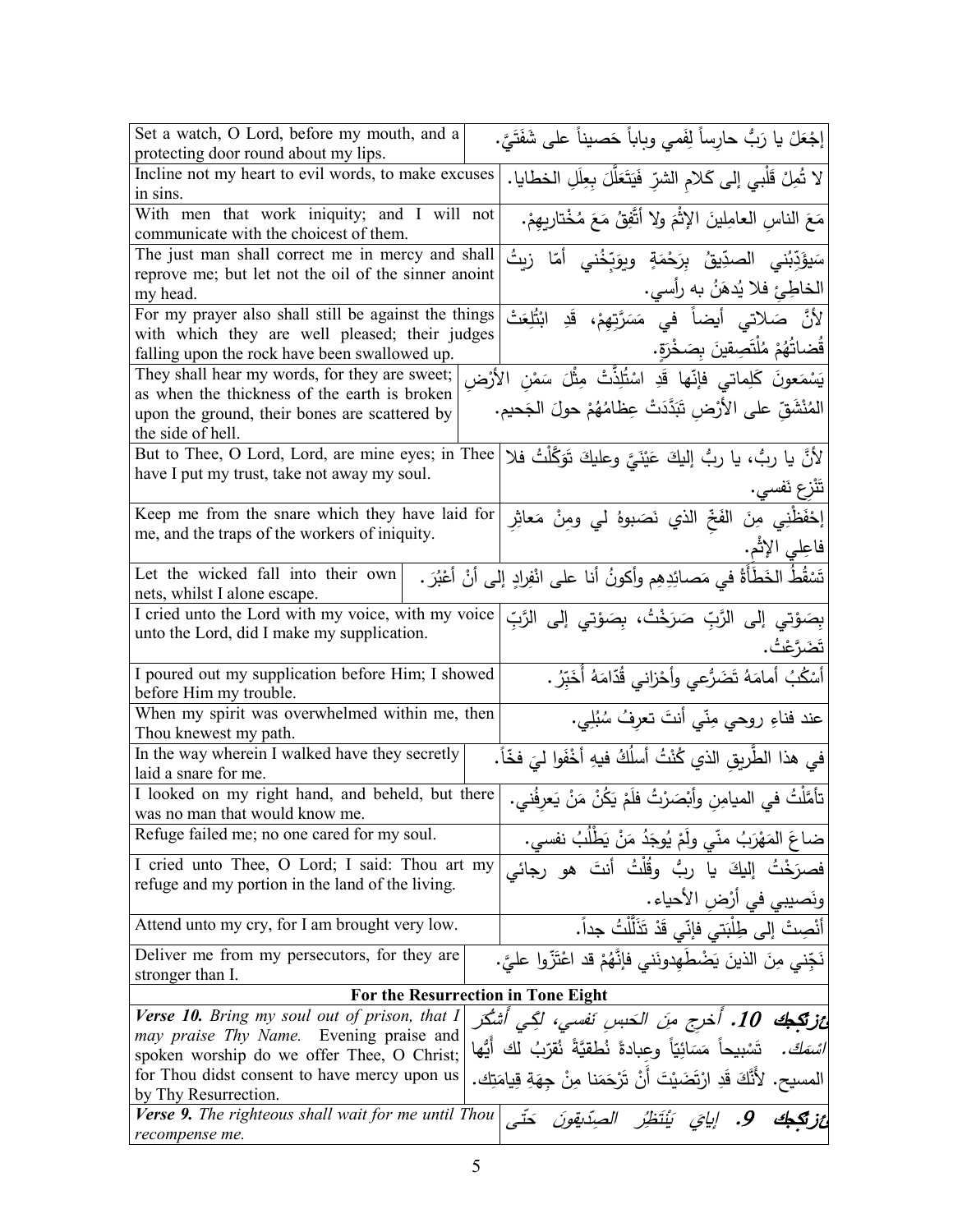| O Lord, O Lord, cast us not from before Thy face,<br><i>تُّجازَينِي.</i> يَا ربُّ، يَا ربُّ، لا تَطرَحْنا مِنْ أمَام                                         |
|--------------------------------------------------------------------------------------------------------------------------------------------------------------|
| but consent to have mercy upon us by Thy                                                                                                                     |
| وجهِكَ، لَكِن ارْتَض أن تَرْحَمَنا من جِهةِ قِيَامَتِكَ.<br>Resurrection.                                                                                    |
| Verse 8. Out of the depths have I cried to<br>غز <b>تَكِك 8.</b> مِنَ الأعْماق صَرَخْتُ اللَّكَ يا ربُّ، يا ربُّ                                             |
| Thee, O Lord, Lord hear my voice.<br><i>إِسْتَمِعْ صَوْتي.</i> إفرَحي يا صِهْيونُ المقدَّسةُ، أَمَّ الكنائس                                                  |
| Rejoice, O holy Zion, mother of the                                                                                                                          |
| churches, the abode of God; for thou didst<br>مَسكِنَ الله، لأنَّكِ قبِلتِ غُفرانَ الخَطايا أَوَّلاً من جِهةِ القِيامَةِ.                                    |
| first receive forgiveness of sins by His<br>Resurrection.                                                                                                    |
| Verse 7. Let Thine ears be attentive to the voice of                                                                                                         |
| ئز <b>تَكِيكَ 7.</b> لَتِّكُن أُذْناكَ مُصْغِيَّتِينِ إلى صَوتِ<br>my supplication. Verily, the Word, born of the                                            |
| تَضَرَّعِي.     إِنَّ  الكَلِمَةَ  المَوْلِودَ  مِنَ  الآبِ  قَبْلَ  كُلِّ<br>Father before the ages, hath Himself been incarnate                            |
| in the last times by His own will, of one who<br>الدُهورِ ۚ هُوَ نفسُهُ تَجَسَّدَ في آخِرِ الأَزْمِنَةِ بِمَشيئتِهِ                                          |
| knowest not wedlock. He did suffer crucifixion and                                                                                                           |
| مِنَ التي لَمْ تَعْرِفْ زَواجاً. واحْتَمَلَ الصَلْبَ<br>death; and by His Resurrection He hath saved man                                                     |
| dead of old.<br>والمَوْت، وبِقيامَتِهِ خَلَّصَ الإِنسانَ المُماتَ قديماً.                                                                                    |
| Verse 6. If Thou, O Lord, shouldest mark<br>ئز تَكِطِكَ 6. إنْ كُنتَ للِآثام راصِدًا يا رَبُ، فَيا رَبُ                                                      |
| iniquities, O Lord, who shall stand? For with Thee                                                                                                           |
| مَ <i>نْ يَثْبُتْ؟ فَإنَّ منِ عِنْدِكَ الا</i> ُعْ <i>تَفِار.</i> لِنُمَجِّدْ<br>there is forgiveness. Let us glorify Thy                                    |
| Resurrection from the dead, O Christ, by which<br>قِيامَتَكَ مِنْ بَيْنِ الأَمْواتِ أَيُّها المَسيحُ، التي بِها                                              |
| Thou didst free the race of Adam from the                                                                                                                    |
| أَعْتَقْتَ الْجِنْسَ الآدميَّ مِنِ اغْتِصابِ الْجَحيمِ. وبِما<br>usurpation of Hades. And since Thou art God,                                                |
| Thou hast granted the world eternal life and the<br>أَنَّكَ إِلهٌ مَنَحْتَ العالَمَ حَياةً أَبَدِيَّةً والرَّحْمَةَ العُظْمي.                                |
| Great Mercy.                                                                                                                                                 |
| Verse 5. Because of Thy name have I waited<br>غز تكجك 5. مِنْ أجلِ اسْمِكَ صَبَرْتُ لكَ يا رَبّ، صَبَرتُ                                                     |
| for Thee, O Lord; my soul hath waited upon<br>نف <i>سي في أقوالكَ، تَوكَّلَتْ نَفسى على الزَّبّ.</i> المجذُ لكَ<br>Thy word, my soul hath hoped in the Lord. |
| Glory to Thee, O Christ Savior, only Son of                                                                                                                  |
| أَيُّها المسيحُ المُخلِّص، يا ابْنَ اللهِ الوحيد، الذي سُمِّرَ<br>God, Who wast nailed upon the Cross, and                                                   |
| على الصَليبِ، وقامَ مِنَ القَبْرِ في اليَوْمِ الثالِث.<br>Who didst rise from the tomb on the third                                                          |
| day.                                                                                                                                                         |
| For St. John Climacus in Tone Eight (** O strange wonder**)                                                                                                  |
| Verse 4. From the morning watch until night, from the<br>غز <b>تكبك 4.</b> مِنِ الْنفِجارِ الصُنْبح إلى اللّيل، مِنِ                                         |
| morning watch let Israel trust in the Lord. Righteous                                                                                                        |
| أنفجارِ الصُنْحِ لَيَتَكِلِّ إِسْرائيلُ على الرَّبِّ. أيُّها<br>Father John, in very truth, * thou hadst the high praise                                     |
| of God * in thy throat every day and hour; * and with<br>الأبُ البارُ ۖ يوحَنَّا ۖ الكامِلُ ۖ الحِكْمَةِ، لَقَدْ حَمَلْتَ                                    |
| active diligence * thou didst earnestly meditate * on<br>دائِماً مَراقِيَ الإِلهِ في فمِكَ، دارساً عَمَليّاً الأَقْوالَ                                      |
| the divinely inspired oracles * and wast made rich in<br>the grace that they pour forth; * through this, O man                                               |
| الْمُلْهَمَةَ، ومِنْ ثَمَّ غَزُرَتْ لَكَ النِّعْمَةُ، وغَدَوْتَ<br>most wise, * thou becamest blessed and didst utterly *                                    |
| مُغَبَّطاً، ومُحْبِطاً مؤامراتِ الكَفَرَةِ بِأَسْرِهِم.<br>overturn the counsels of all base and godless men.                                                |
| <b>Verse 3.</b> For with the Lord there is mercy and with<br>عَزِتْكِجُكَ 3. لأَنَّ مِنَ الرَّبِّ الرَّحْمَةَ، وَمِنْهُ النَّجَاةَ                           |
| Him is abundant redemption, and He will deliver                                                                                                              |
| الكَثيرة، وَهُو ُيَنَجِّي إِسْرائِيلَ مِنْ كُلِّ آثامِهِ. ۖ أَيُّها<br>Israel from all his iniquities. Righteous Father John,                                |
| in very truth, * thou hadst the high praise of God * in<br>الأَبُ البارُ  يوحَنَّا  الكامِلُ  الحِكْمَة،  لَقَدْ  حَمَلْتَ                                   |
| thy throat every day and hour; * and with active<br>دائِماً مَراقِيَ الإِلهِ في فمِكَ، دارساً عَمَليّاً الأَقْوالَ                                           |
| diligence * thou didst earnestly meditate * on the<br>divinely inspired oracles * and wast made rich in the                                                  |
| الْمُلْهَمَةَ، ومِنْ ثَمَّ غَزُرَتْ لَكَ النِّعْمَةُ، وغَدَوْتَ<br>grace that they pour forth; * through this, O man most                                    |
|                                                                                                                                                              |
| مُغَبَّطاً، ومُحْبِطاً مؤامراتِ الكَفَرَةِ بِأَسْرِهِم.<br>wise, * thou becamest blessed and didst utterly *                                                 |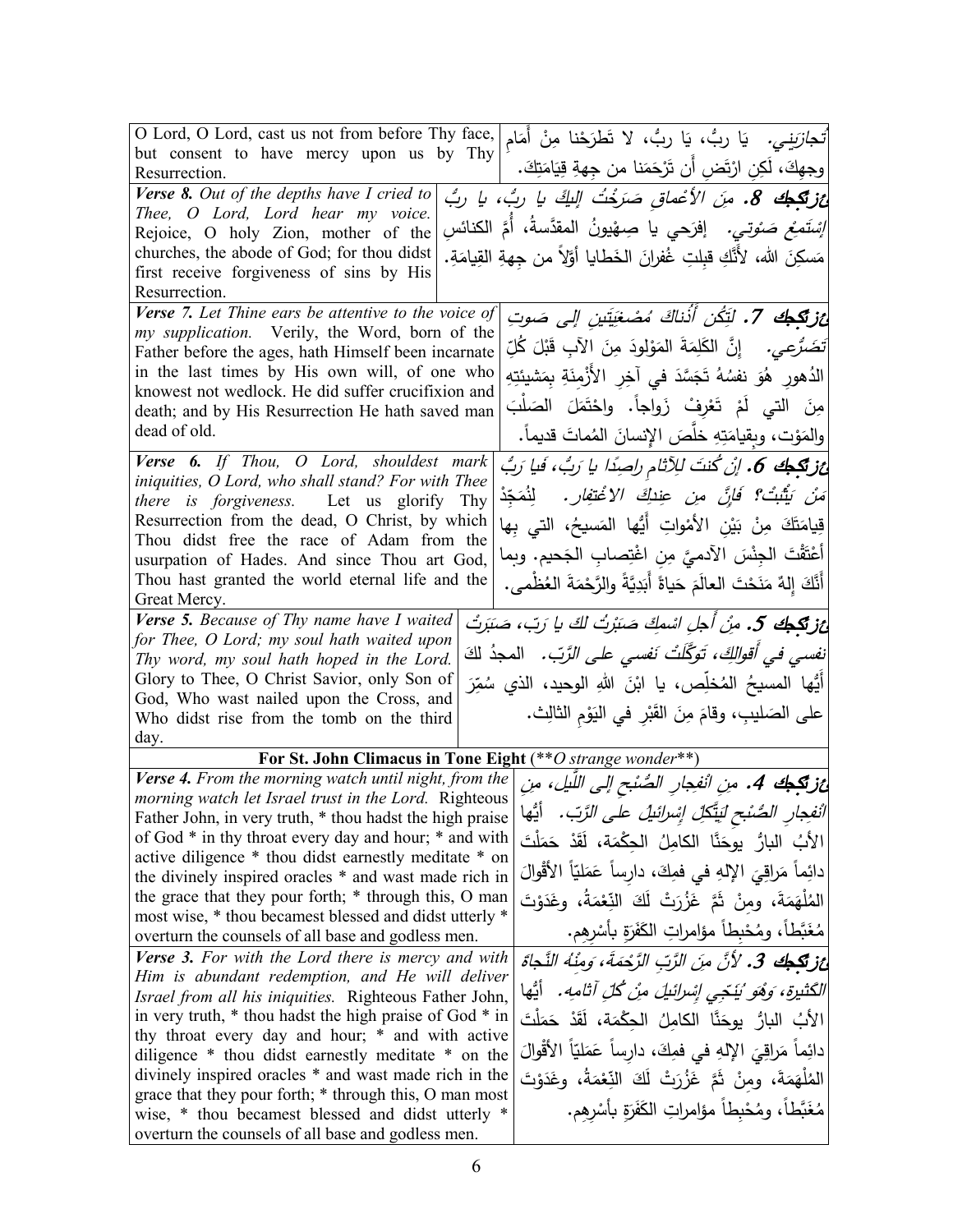| Verse 2. Praise the Lord, all nations; praise Him,<br>all people. Righteous Father John most glorious,<br>* with streaming fountains of tears, * thou didst<br>wash thy soul clean of stain; * standing all the<br>night in prayer, * thou becamest a friend of God;<br>* and thou didst soar as on wings unto His love *<br>and His divine beauty, which thou worthily * now<br>dost enjoy on high* with thy fellow athletes<br>evermore in joy, * O most blest and godly-<br>minded Saint and man of prayer.<br>Verse 1. For His mercy is great toward us, and<br>the truth of the Lord endureth forever. Righteous | أَرْزِيْكِهِكَ 2. سَبِّحُوا الرَّبَّ يا جَمِيعَ الأَمَمِ، وَامْدَحُوهُ<br><i>يا سائرَ الشُّعوب.</i> أيُّها الأبُ يوحَنَّا المَجيدُ البارُ ،<br>لَقَدْ طَهَّرْتَ نَفْسَكَ بِيَنابِيعِ الدُّموعِ، والوقوفِ طولَ<br>الليالي مُسْتَعْطِفاً اللهَ، ومِنْ ثَمَّ طِرْتَ، أَيُّها المَغْبوطُ<br>المُتَأَلِّهُ العَزْمِ، نَحْوَ مَحَبَّتِهِ وجَمالِهِ، اللذيْنِ نِلْتَهُما<br>الآنَ بِفَرَحٍ واسْتِحْقاقٍ إلى الأبَدِ مَعَ المُجاهِدينَ مَعَك.<br>غز <b>تَكِطِكَ 1.</b> لأَنَّ رَحْمَتَهُ قَدْ قَوِيتُ عَلَينا، وَحَقُّ الرَّبِّ |  |
|-----------------------------------------------------------------------------------------------------------------------------------------------------------------------------------------------------------------------------------------------------------------------------------------------------------------------------------------------------------------------------------------------------------------------------------------------------------------------------------------------------------------------------------------------------------------------------------------------------------------------|-------------------------------------------------------------------------------------------------------------------------------------------------------------------------------------------------------------------------------------------------------------------------------------------------------------------------------------------------------------------------------------------------------------------------------------------------------------------------------------------------------------------------|--|
| Father John most glorious, * since thou hadst<br>given thy mind * wings to soar up to God by<br>faith, * thou didst hate the turbulence * and<br>impermanence of the world. * For thou didst take<br>up thy cross with ardent zeal * to follow after<br>Him that beholdeth all; * and thou didst subjugate<br>* the reluctant body to thy sovereign mind * by<br>ascetic labors through the Holy Spirit's might.                                                                                                                                                                                                      | َ <i>يَدُوُمِ إِلَى الدَّهرِ .</i> أَيُّها الأَبُ البارُّ  يوحَنَّا  المَجيدُ، لَقَدْ<br>سَمَوْتَ بِالعَقْلِ نَحْوَ اللهِ بِواسِطَةِ الإِيمانِ، وتَجافَيْتَ<br>عَنِ الإِضْطِرابِ العالَمِيِّ العادِمِ الثَّباتِ، وحَمَلْتَ<br>صَليبَكَ تابِعاً الناظِرَ الكُلَّ، مُخْضِعاً الْجَسَدَ لِلْعَقْلِ<br>بِرَوادِعِ النُّسْكِ، وبِمَعونَةِ الرُّوحِ الإلهيِّ.                                                                                                                                                                 |  |
| <b>DOXASTICON FOR ST. JOHN</b>                                                                                                                                                                                                                                                                                                                                                                                                                                                                                                                                                                                        | <b>CLIMACUS IN TONE FIVE</b>                                                                                                                                                                                                                                                                                                                                                                                                                                                                                            |  |
| Glory to the Father, and to the Son, and to the                                                                                                                                                                                                                                                                                                                                                                                                                                                                                                                                                                       | <i>المَحْدُ للأبِ والإبنِ والروح القدّسِ.</i> أيُّها الأبُ البارُ                                                                                                                                                                                                                                                                                                                                                                                                                                                       |  |
| Holy Spirit. O righteous Father John, thou                                                                                                                                                                                                                                                                                                                                                                                                                                                                                                                                                                            | لَقَدْ سَمِعْتَ صَوتَ إنجِيلِ الرَّبِّ، فَغادَرْتَ العالَمَ                                                                                                                                                                                                                                                                                                                                                                                                                                                             |  |
| heardest the voice of the Gospel and forsook the                                                                                                                                                                                                                                                                                                                                                                                                                                                                                                                                                                      |                                                                                                                                                                                                                                                                                                                                                                                                                                                                                                                         |  |
| world, riches and glory, counting them all as                                                                                                                                                                                                                                                                                                                                                                                                                                                                                                                                                                         | والغِنَى والمَجدَ، وَحَسَبْتَها كَلا شَيْءٍ، لِذلكَ هَتَفْتَ                                                                                                                                                                                                                                                                                                                                                                                                                                                            |  |
| naught. Wherefore, thou didst cry unto all, Love                                                                                                                                                                                                                                                                                                                                                                                                                                                                                                                                                                      | نَحْوَ الكُلِّ: أَحِبُّوا اللهَ فتَجِدوا نِعمةً أَبَدِيَّةً. لا تُفَضِّلوا                                                                                                                                                                                                                                                                                                                                                                                                                                              |  |
| God, and ye will find eternal favor. Put nothing                                                                                                                                                                                                                                                                                                                                                                                                                                                                                                                                                                      |                                                                                                                                                                                                                                                                                                                                                                                                                                                                                                                         |  |
| above His love, that when He cometh in His glory<br>ye may find rest with all the saints. Wherefore, by                                                                                                                                                                                                                                                                                                                                                                                                                                                                                                               | شَيئاً على مَحَبَّتِهِ، حتَّى إذا وافَى بِمَجدِهِ تُصَادِفوا                                                                                                                                                                                                                                                                                                                                                                                                                                                            |  |
| their intercessions, O Christ God, preserve and                                                                                                                                                                                                                                                                                                                                                                                                                                                                                                                                                                       | الرَّاحةَ معَ جميع القِدِّيسينَ. فبِتَضَرُّعِهِمْ، أَيُّها المَسيحُ                                                                                                                                                                                                                                                                                                                                                                                                                                                     |  |
| save our souls.                                                                                                                                                                                                                                                                                                                                                                                                                                                                                                                                                                                                       | احفَظْ وخَلِّصْ نُفُوسَنا.                                                                                                                                                                                                                                                                                                                                                                                                                                                                                              |  |
|                                                                                                                                                                                                                                                                                                                                                                                                                                                                                                                                                                                                                       |                                                                                                                                                                                                                                                                                                                                                                                                                                                                                                                         |  |
| THEOTOKION FOR THE RESURRECTION IN TONE EIGHT                                                                                                                                                                                                                                                                                                                                                                                                                                                                                                                                                                         |                                                                                                                                                                                                                                                                                                                                                                                                                                                                                                                         |  |
| Both now and ever, and unto ages of ages.<br>Amen. Verily, the King of heaven, for His love                                                                                                                                                                                                                                                                                                                                                                                                                                                                                                                           | الآنَ وكُلَّ أُوانٍ وإلى دَهْرِ الداهرِينِ. آمينِ.<br>إِنَّ مَلِكَ                                                                                                                                                                                                                                                                                                                                                                                                                                                      |  |
| to mankind, did appear on earth; and with men                                                                                                                                                                                                                                                                                                                                                                                                                                                                                                                                                                         | السَّماواتِ مِن أَجْلِ مَوَدَّتِهِ للْبَشَرِ ، على الأرضِ ظَهَرَ                                                                                                                                                                                                                                                                                                                                                                                                                                                        |  |
| did He deal; for He took unto Himself a body                                                                                                                                                                                                                                                                                                                                                                                                                                                                                                                                                                          | ومَعَ النـاس تَصَـرَّفَ، لِإِنَّـهُ اتَّخَذَ مِنَ العـذراءِ النقيَّـةِ                                                                                                                                                                                                                                                                                                                                                                                                                                                  |  |
| from the pure Virgin. And from her did He issue                                                                                                                                                                                                                                                                                                                                                                                                                                                                                                                                                                       |                                                                                                                                                                                                                                                                                                                                                                                                                                                                                                                         |  |
| in the adopted body, He being one Son, dual in                                                                                                                                                                                                                                                                                                                                                                                                                                                                                                                                                                        | جَسَداً، وَمِنها وَرَدَ مَعَ الجَسدِ المَأْخوذ، وهُوَ ابنٌ واحِدٌ                                                                                                                                                                                                                                                                                                                                                                                                                                                       |  |
| Nature, not dual in Person. Wherefore, do we                                                                                                                                                                                                                                                                                                                                                                                                                                                                                                                                                                          | مثنَّى بالطَّبائِع و لَيسَ بالأقنوم. فلِذلِكَ نعتَرفُ كارزينَ                                                                                                                                                                                                                                                                                                                                                                                                                                                           |  |
| confess, preaching the truth that Christ our God                                                                                                                                                                                                                                                                                                                                                                                                                                                                                                                                                                      | بالحقيقةِ أَنَّ المسيحَ إلهَنـا ۖ هُوَ ۖ إِلـهٌ تـامٌ وإنسـانٌ تـامٌ.                                                                                                                                                                                                                                                                                                                                                                                                                                                   |  |
| is perfect God and perfect Man. Therefore, O<br>Mother who hast no groom, beseech thou Him to                                                                                                                                                                                                                                                                                                                                                                                                                                                                                                                         |                                                                                                                                                                                                                                                                                                                                                                                                                                                                                                                         |  |
| have mercy upon our souls.                                                                                                                                                                                                                                                                                                                                                                                                                                                                                                                                                                                            | فإليهِ تَوَسَّلِي يا أَمًّا لا عربِسَ لَهَا أَنْ يَرْحَمَ نُفوسَنا.                                                                                                                                                                                                                                                                                                                                                                                                                                                     |  |
|                                                                                                                                                                                                                                                                                                                                                                                                                                                                                                                                                                                                                       |                                                                                                                                                                                                                                                                                                                                                                                                                                                                                                                         |  |
| THE HOLY ENTRANCE<br>(While the "both now" is chanted, the following dialogue occurs QUIETLY as the clergy make the entrance.)                                                                                                                                                                                                                                                                                                                                                                                                                                                                                        |                                                                                                                                                                                                                                                                                                                                                                                                                                                                                                                         |  |
| <b>Deacon:</b> Let us pray to the Lord. Lord, have mercy.                                                                                                                                                                                                                                                                                                                                                                                                                                                                                                                                                             | ا <b>لشماس:</b> إلى الرَّبِّ نَطْلَب. يارَبُّ ارْحَمْ.                                                                                                                                                                                                                                                                                                                                                                                                                                                                  |  |
|                                                                                                                                                                                                                                                                                                                                                                                                                                                                                                                                                                                                                       |                                                                                                                                                                                                                                                                                                                                                                                                                                                                                                                         |  |
| <b>Priest:</b> In the evening and in the morning and at<br>noonday we praise Thee, we bless Thee, we                                                                                                                                                                                                                                                                                                                                                                                                                                                                                                                  | الكاهن: مَساءً وصَباحاً وعند الظَّهيرَة، نُسَبِّحُكَ ونُبارِكُكَ،                                                                                                                                                                                                                                                                                                                                                                                                                                                       |  |
| give thanks unto Thee, and we pray unto Thee,                                                                                                                                                                                                                                                                                                                                                                                                                                                                                                                                                                         | ونَشْكُرُكَ ونَطْلُبُ إليكَ، يـا سـيّدَ الكُـلِّ، الـرَّبَّ المُحِـبَّ                                                                                                                                                                                                                                                                                                                                                                                                                                                  |  |
| O Master of all, Lord Who lovest mankind:                                                                                                                                                                                                                                                                                                                                                                                                                                                                                                                                                                             |                                                                                                                                                                                                                                                                                                                                                                                                                                                                                                                         |  |
| Direct our prayer as incense before Thee, and                                                                                                                                                                                                                                                                                                                                                                                                                                                                                                                                                                         | البَشَرِ . فَقَوّمْ صَلاتَنا كالبَخورِ أَمامَكَ، ولا تُمِلْ قُلوبَنا إلى                                                                                                                                                                                                                                                                                                                                                                                                                                                |  |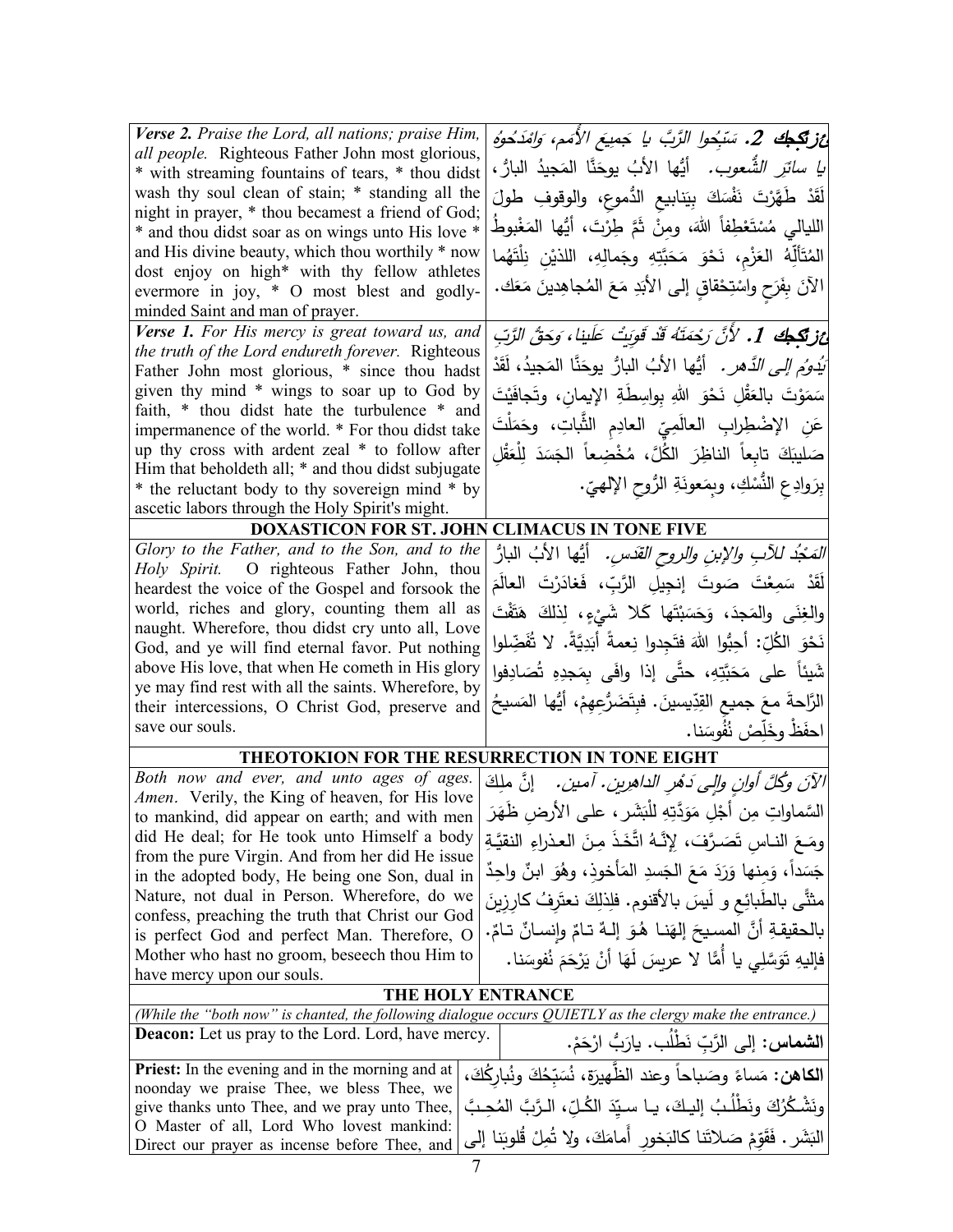| incline not our hearts unto words or thoughts of<br>evil, but deliver us from all who seek after our<br>souls. For unto Thee, O Lord, Lord, are our<br>eyes, and in Thee have we hoped. Put us not to<br>shame, O our God. For unto Thee are due all<br>glory, honor, and worship: to the Father and to<br>the Son and to the Holy Spirit; now and ever, |  | أَقْـوالٍ أَوْ أَفْكـارٍ شِـرّيرَةٍ، بَــلْ نَجِّنــا مِــنْ جَميــع الــذينَ<br>يُطــاردونَ نفوسَــنا، لِأنَّ عيونَنــا إليـكَ يــا رَبُّ، يــا رَبُّ،<br>وعَليكَ تَوَكَّلْنا. فَلا تَخْذُلْنا يا إلهَنا. لأنَّهُ بِكَ يَليقُ كُلُّ<br>مَجْدٍ وإِكْرامٍ وسُجودٍ، أَيُّها الآبُ والإِبنُ والرُوحُ القُدُسِ، |
|----------------------------------------------------------------------------------------------------------------------------------------------------------------------------------------------------------------------------------------------------------------------------------------------------------------------------------------------------------|--|-------------------------------------------------------------------------------------------------------------------------------------------------------------------------------------------------------------------------------------------------------------------------------------------------------------|
| and unto ages of ages. Amen.                                                                                                                                                                                                                                                                                                                             |  | الآنَ وكلَّ أوانٍ وإلى دَهْرِ الداهِرْينِ. آمين.                                                                                                                                                                                                                                                            |
| (When the clergy reach the center of the solea, the first part of the great censing begins. After the first part of<br>the great censing is completed, this next dialogue occurs QUIETLY.)                                                                                                                                                               |  |                                                                                                                                                                                                                                                                                                             |
| <b>Deacon:</b> Bless, master, the holy entrance.                                                                                                                                                                                                                                                                                                         |  | <b>الشماس :</b> باركْ يا سَيّدُ الدُخولَ المُقَدَّس.                                                                                                                                                                                                                                                        |
| Priest: Blessed is the entrance to thy holy ones,<br>always, now and ever and unto ages of ages.                                                                                                                                                                                                                                                         |  | ا <b>لكاهن:</b> مُباركٌ هو دُخولُ قِدِّيسيكَ كُلَّ حينِ، الآنَ<br>وكلَّ أوان، وإِلَى دهر الداهرين.                                                                                                                                                                                                          |
| Deacon: Amen.                                                                                                                                                                                                                                                                                                                                            |  | ال <b>شماس :</b> آمين.                                                                                                                                                                                                                                                                                      |
| Deacon: Wisdom! Stand Upright!                                                                                                                                                                                                                                                                                                                           |  | الشماس: الحِكْمَة! فلْنَسْتَقِرْ!                                                                                                                                                                                                                                                                           |
| O GLADSOME LIGHT                                                                                                                                                                                                                                                                                                                                         |  |                                                                                                                                                                                                                                                                                                             |
| <b>Choir:</b> O gladsome Light of the holy glory of                                                                                                                                                                                                                                                                                                      |  | ا <b>لجوقة:</b> يا نوراً بهِيًّا لِقُدْس مَجْدِ الآبِ الذي لا يَموتُ،                                                                                                                                                                                                                                       |
| the immortal Father, heavenly, holy, blessed<br>Jesus Christ. Now that we have come to the                                                                                                                                                                                                                                                               |  | السَّماويُّ، القدّوسُ، المَغْبوطُ، يا يسوعُ المسيحُ. إذْ قدْ                                                                                                                                                                                                                                                |
| setting of the sun, and behold the light of                                                                                                                                                                                                                                                                                                              |  | بَلَغنا إلى غُروبِ الشَّمْسِ ونَظرْنا نوراً مسائياً، نُسبّحُ                                                                                                                                                                                                                                                |
| evening, we praise God: Father, Son, and Holy<br>Spirit. For meet it is at all times to worship                                                                                                                                                                                                                                                          |  | الآبَ والابنَ والروحَ القُدُسَ اﻹلهَ. فَيا ابنَ اللهِ المُعطى                                                                                                                                                                                                                                               |
| Thee with voices of praise, O Son of God,                                                                                                                                                                                                                                                                                                                |  |                                                                                                                                                                                                                                                                                                             |
| Giver of Life. Therefore all the world doth                                                                                                                                                                                                                                                                                                              |  | الحياةَ، إنَّكَ لَمُسْتَحِقٌّ في سائرَ الأوقاتِ أنْ شُسَبَّحَ                                                                                                                                                                                                                                               |
| glorify Thee.                                                                                                                                                                                                                                                                                                                                            |  | بِأَصْواتٍ بارَّةٍ، لِذلِكَ العالَمُ لَكَ يُمَجّد.                                                                                                                                                                                                                                                          |
| <b>Deacon:</b> The evening prokeimenon.                                                                                                                                                                                                                                                                                                                  |  | ا <b>لشمّاس:</b> تَرْنِيمَةُ المَساء.                                                                                                                                                                                                                                                                       |
| SATURDAY PROKEIMENON IN TONE SIX                                                                                                                                                                                                                                                                                                                         |  |                                                                                                                                                                                                                                                                                                             |
| Choir: The Lord is King, and hath clothed Himself<br>with majesty. (ONCE)                                                                                                                                                                                                                                                                                |  | ا <b>لجوقة</b> : اَلرَّبُّ قَدْ مَلَكَ وَالجَلالَ لَبِسَ.                                                                                                                                                                                                                                                   |
| Verse 1. The Lord is robed; He is girded with<br>strength. (Refrain)                                                                                                                                                                                                                                                                                     |  | <b>ستيخن:</b> لَبِ <i>سَ الرَّبُّ الْقُوَّةَ وَتَمَنْطُقَ بِهَا</i> . (اللازمة)                                                                                                                                                                                                                             |
| <b>Verse 2.</b> For He has established the world so<br>that it shall never be moved. (Refrain)                                                                                                                                                                                                                                                           |  | <b>ستيغن</b> : <i>لأَنَّهُ وَطِّدَ المَسْكُونَةَ فَلَنْ تَتَزَعْزَع.</i> (اللازمة)                                                                                                                                                                                                                          |
| Verse 3. Holiness befits Thy house, O Lord,<br>forevermore. (Refrain)                                                                                                                                                                                                                                                                                    |  | ئِ لِمَكْمَلِكَ: لِأَنَّهُ ثَبَّتَ الْمَسكونَةَ فَلَن تَتَزَعَزَع.                                                                                                                                                                                                                                          |
| THE LITANY OF FERVENT SUPPLICATION                                                                                                                                                                                                                                                                                                                       |  |                                                                                                                                                                                                                                                                                                             |
| <b>Deacon:</b> Let us say with our whole soul<br>and with our whole mind, let us say.                                                                                                                                                                                                                                                                    |  | ا <b>لشماس:</b> لِنَقُلْ جَميعُنا مِنُ كُلِّ نُفوسنا ومنْ كُلِّ نِيّاتِنا، لِنَقُلْ.                                                                                                                                                                                                                        |
| <b>Choir:</b> Lord, have mercy.                                                                                                                                                                                                                                                                                                                          |  | ا <b>لجوقة:</b> يا رَبُّ ارْحَم.                                                                                                                                                                                                                                                                            |
| Deacon: O Lord Almighty, the God of our Fathers,<br>we pray thee: hear us, and have mercy.                                                                                                                                                                                                                                                               |  | <b>الشماس:</b> أَيُّها الرَّبُّ الضَّابطُ الكُلِّ إِلهُ آبائِنا،                                                                                                                                                                                                                                            |
|                                                                                                                                                                                                                                                                                                                                                          |  | نَطْلَبُ مِنْكَ، فاسْتَجِبْ وارْحَم.                                                                                                                                                                                                                                                                        |
| <b>Choir:</b> Lord, have mercy.                                                                                                                                                                                                                                                                                                                          |  | ا <b>لجوقة:</b> يا رَبُّ ارْحَم.                                                                                                                                                                                                                                                                            |
| <b>Deacon:</b> Have mercy on us, O God, according to<br>Thy great mercy, we pray thee, hear us, and have                                                                                                                                                                                                                                                 |  | ال <b>شماس:</b> ارْحَمْنا يا اللهُ بِعَظيم رَحْمَتِكَ، نَطْلَبُ                                                                                                                                                                                                                                             |
| mercy.                                                                                                                                                                                                                                                                                                                                                   |  | مِنْكَ، فَاسْتَجِبْ وَارْحَم.                                                                                                                                                                                                                                                                               |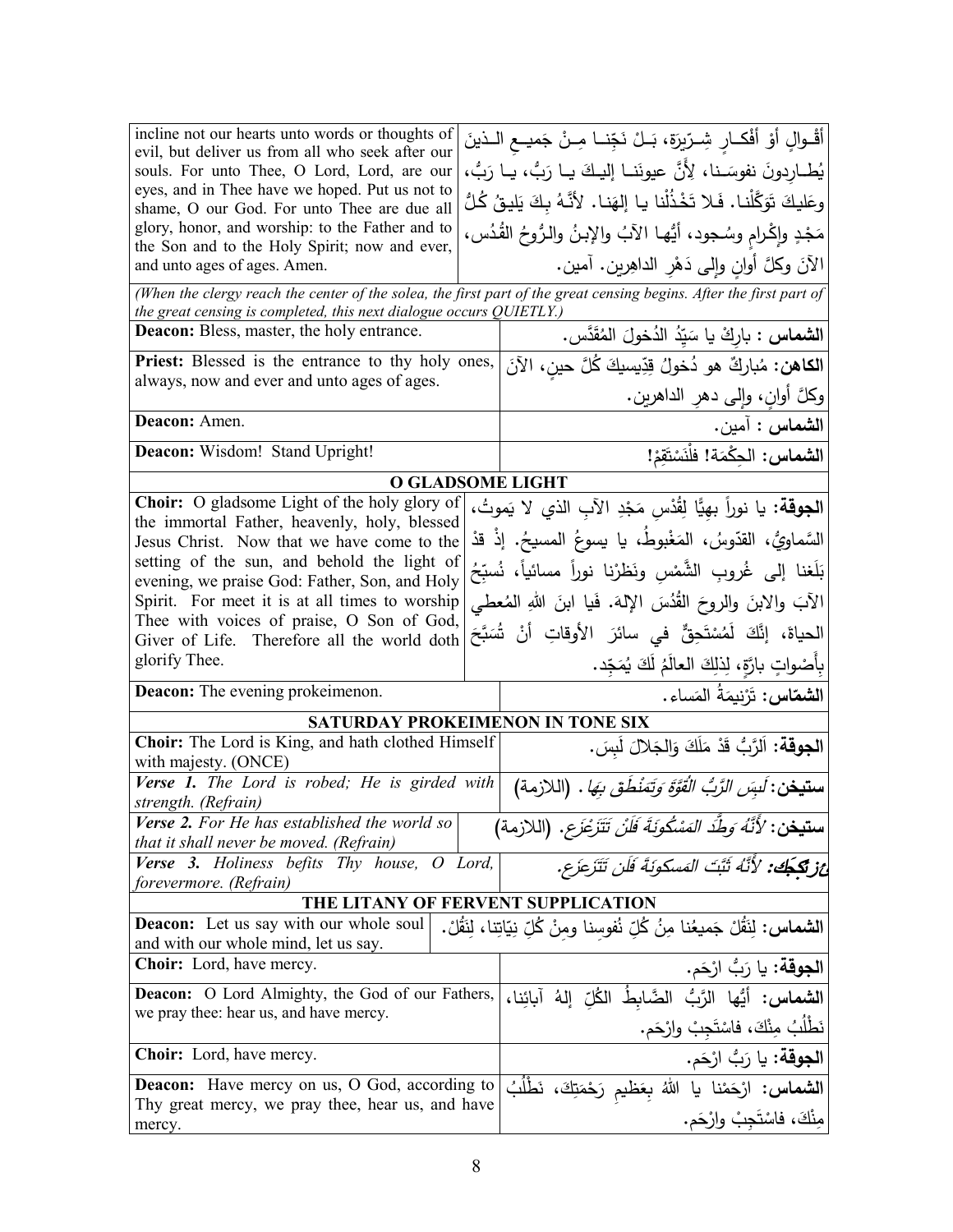| Choir: Lord, have mercy. (thrice)                                                                                | ا <b>لجوقة:</b> يا رَبُّ ارْحَم. (ثلاثا)                                     |  |
|------------------------------------------------------------------------------------------------------------------|------------------------------------------------------------------------------|--|
| <b>Deacon:</b> Again we pray for all pious and Orthodox                                                          | ا <b>لشماس وأ</b> يضاً نَطْلُبُ مِنْ أَجْلِ المَسيحيينَ                      |  |
| Christians.                                                                                                      | الحَسَنى العِبادَةِ الأَرْثوذُكْسيين.                                        |  |
| <b>Choir:</b> Lord, have mercy. (thrice)                                                                         | الجوقة: يا رَبُّ ارْحَم. (ثلاثا)                                             |  |
| Deacon: Again we pray for our father and<br>Metropolitan N. and our Bishop N.                                    | ا <b>لشماس:</b> وَأَيضًا نَطْلُبُ مِنْ أَجلِ أبينا ومِثْروبوليتنا جوزيف.     |  |
| Choir: Lord, have mercy. (thrice)                                                                                | ا <b>لجوقة:</b> يا رَبُّ ارْحَم. (ثلاثا)                                     |  |
| <b>Deacon:</b> Again we pray for our brethren: the                                                               | ا <b>لشماس:</b> وَأَيْضاً نَطْلُبُ مِنْ أَجْلِ إخْوَتنا الكَهَنةِ            |  |
| priests, hieromonks, deacons, hierodeacons,<br>and monastics, and all our brotherhood in<br>Christ.              | والشَّمامِسَةِ والرُّهْبانِ والراهِباتِ، وكُلِّ إخْوَتِنا في المَسيحِ.       |  |
| <b>Choir:</b> Lord, have mercy. (thrice)                                                                         | ا <b>لجوقة:</b> يا رَبُّ ارْحَم. (ثلاثا)                                     |  |
| Deacon: Again we pray for mercy, life, peace,                                                                    | ا <b>لشماس:</b> وأيضاً نَطْلُبُ مِنْ أَجْلِ الرَّحْمَةِ والحياةِ             |  |
| health, salvation, and visitation and pardon and<br>forgiveness of sins for (the servants of God,                | والسَّلامِ والعافِيَةِ والخَلاصِ لِعَبيدِ اللهِ، وجَميع                      |  |
| [Names], and) all Orthodox Christians of true                                                                    | المَسيحيِّينَ الحَسَنى العِبادَةِ الأَرْثوذُكْسِيينَ                         |  |
| worship, who live and dwell in this community.                                                                   | السَّاكِنينَ والمَوْجودينَ في هذا المجتمع.                                   |  |
| Choir: Lord, have mercy. (thrice)                                                                                | الجوقة: يا رَبُ ارْحَم. (ثلاثا)                                              |  |
| <b>Deacon:</b> Again we pray for the blessed and ever-                                                           | ا <b>لشماس:</b> وَأَيْضاً نَطْلُبُ مِنْ أَجْلِ الْمطوَّبِينَ                 |  |
| memorable founders of this holy church and (for the                                                              | الدائميِّ الذِّكْرِ الذين عَمَّروا هذا الهيكلَ المقدَّس،                     |  |
| departed servants of God, [Names], and all our<br>fathers and brethren, the Orthodox departed this life          | ومِنْ أَجْلِ جَميع الْمُنْتَقِلِينَ مِنْ آبائِنا وإِخْوَتِنا                 |  |
| before us, who here and in all the world lie asleep in                                                           |                                                                              |  |
| the Lord.<br><b>Choir:</b> Lord, have mercy. (thrice)                                                            | الأَرْثوذُكْسيِّينَ الراقِدينَ هَهُنا وفي كُلِّ مَكان.                       |  |
|                                                                                                                  | ا <b>لجوقة:</b> يا رَبُّ ارْحَم. (ثلاثا)                                     |  |
| <b>Deacon:</b> Again we pray for those who bear<br>fruit and do good works in this holy and all-                 | ا <b>لشماس:</b> وَأَيْضاً نَطْلُبُ مِنْ أَجْلِ الذينَ يُقَدِّمونَ الأَثمارَ  |  |
| venerable temple, those who serve and                                                                            | والذينَ يَصْنَعونَ الإِحْسانَ في هذا الهيكلِ المقدَّسِ الكليِّ               |  |
| those who sing, those praying with us from<br>their homes, and all the people here present,                      | الوقار ، والذينَ يَتْعَبونَ ويُرَتِّلونَ فيهِ، ومِنْ أَجْلِ هذا الشُّعْبِ    |  |
| who await Thy great and rich mercy.                                                                              | الواقِفِ، المُنْتَظِرِ مِنْ لَدُنْكَ الرَّحمَةَ الغَنِيَّةَ العُظْمى.        |  |
| <b>Choir:</b> Lord, have mercy. <i>(thrice)</i>                                                                  | ا <b>لجوقة:</b> يا رَبُّ ارْحَم. (ثلاثا)                                     |  |
| Priest: For thou art a merciful God and lovest                                                                   | ا <b>لكاهن:</b> لأَنَكَ إِلهٌ رَحِيمٌ وَمُحِبٌّ لِلْبَشَرِ ، وَلَكَ نُرْسِلُ |  |
| mankind, and unto thee we ascribe glory to the<br>Father and to the Son and to the Holy Spirit, now              | المَجْدَ أَيُّها الآبُ، والإِبنُ، والرُّوحُ القُدُسُ، الآنَ                  |  |
| and ever, and unto ages of ages.                                                                                 | وكُلَّ أُوانِ، وإِلَى دَهْرِ الداه~رين.                                      |  |
| Choir: Amen.                                                                                                     | ا <b>لجوقة:</b> آمين.                                                        |  |
|                                                                                                                  | <b>THE EVENING PRAYER</b>                                                    |  |
| <b>People:</b> Vouchsafe, O Lord, to keep us this                                                                | ا <b>لشعب:</b> أَهِّلْنا يا رَبُّ أَنْ نُحْفَظَ في هذا المَساءِ بِغَيرِ      |  |
| evening without sin. Blessed art Thou, O Lord,<br>the God of our fathers, and praised and glorified              | خَطْيئَة. مُبارَكٌ أَنتَ يا رَبُّ، إِلهَ آبائِنا، وَمُسَبَّحٌ وَمُمَجَّدٌ    |  |
| is Thy Name forever. Amen. Let Thy mercy<br>اسْمُكَ إِلَى الأَبَدِ، آمين. لِتَكُنْ يا رَبُّ رَحْمَتُكَ عَلَيْنا، |                                                                              |  |
| be upon us, O Lord, even as we have set our<br>كَمِثْلِ اتِّكَالِنا عَلَيْكَ. مُبارَكٌ أنتَ يا رَبُّ، علِّمْني   |                                                                              |  |
| hope on Thee. Blessed art Thou, O Lord; teach<br>me Thy statutes. Blessed art Thou, O Master;                    |                                                                              |  |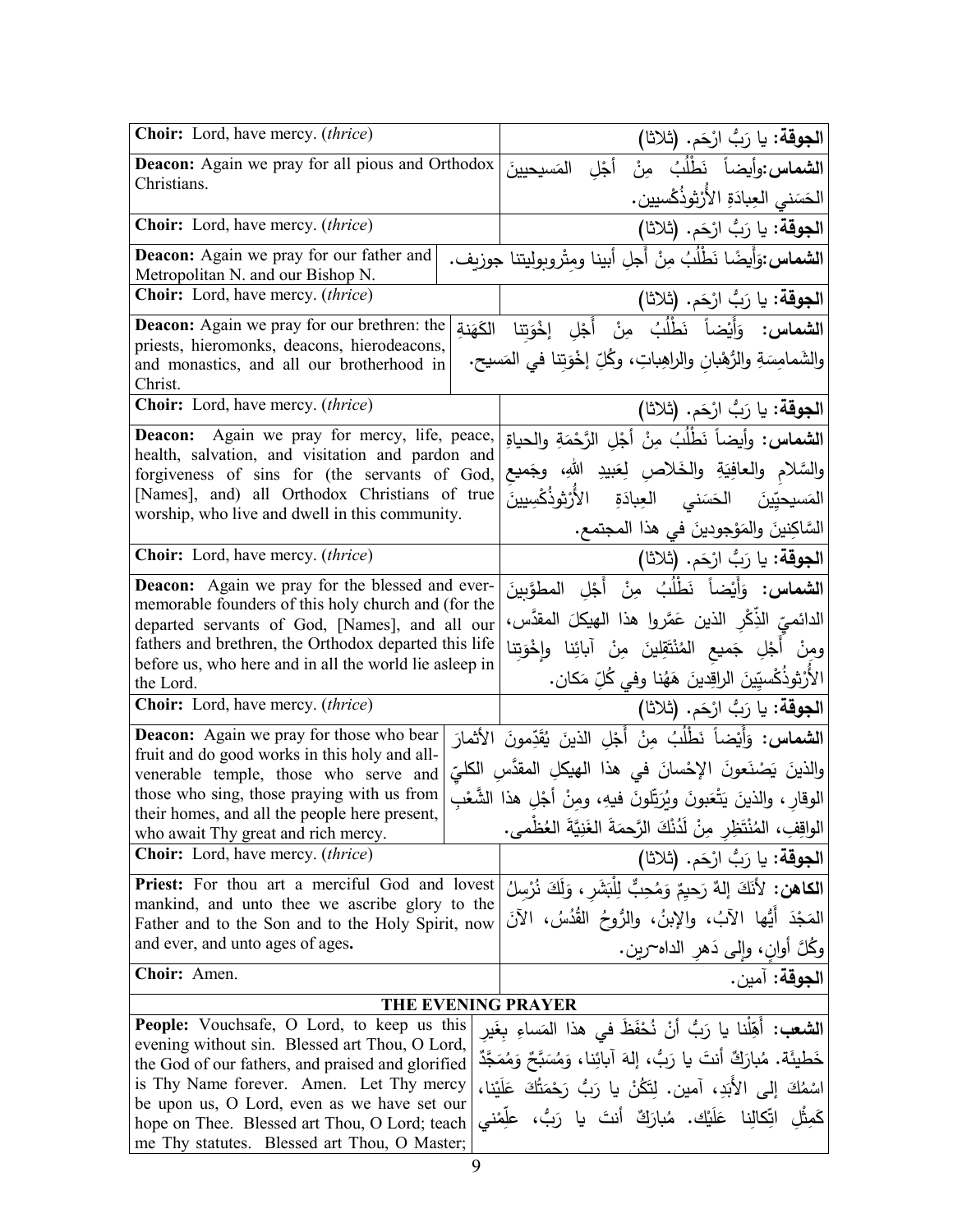| make me to understand Thy statutes. Blessed<br>art Thou, O Holy One; enlighten me with Thy                      | وَصاياك. مُبارَكٌ أنتَ يا سَيّدُ، فَهّمْني حُقُوقَك. مُبارَكٌ               |
|-----------------------------------------------------------------------------------------------------------------|-----------------------------------------------------------------------------|
| statutes. Thy mercy, O Lord, endureth forever.                                                                  | أنتَ يا قُدُّوسُ، أَنِرْني بِعَدْلِك. يا رَبُّ رَحْمَتُكَ إلى               |
| O despise not the works of Thy hands. To Thee<br>belongeth worship, to Thee belongeth praise, to                | الأَبَد، وَعَنْ أَعْمالِ يَدَيْكَ لا تُعْرِض. لَكَ يَنْبَغي المَديحُ،       |
| Thee belongeth glory to the Father and to the                                                                   | بِكَ يَلِيقُ التَّسْبِيحُ، لَكَ يَجِبُ المَجْدُ، أَيُّها الآبُ والابْنُ     |
| Son and to the Holy Spirit, now and ever, and                                                                   | والرُّوحُ القُدُس، الآنَ وكُلَّ أُوانٍ، وإلى دَهْرِ الدَّاهْرِينِ،          |
| unto ages of ages. Amen.                                                                                        | آمين .                                                                      |
|                                                                                                                 | THE LITANY OF SUPPLICATION                                                  |
| Deacon: Let us complete our evening prayer unto the Lord.                                                       | ا <b>لشماس:</b> لِنُكَمِّلْ طِلْبَتَنا المسائية لِلْرَّبِّ.                 |
| Choir: Lord, have mercy.                                                                                        | ا <b>لجوقة:</b> يا رَبُّ ارْحَم.                                            |
| Deacon: Help us; save us; have mercy on us;<br>and keep us, O God, by Thy grace.                                | ا <b>لشماس:</b> أَعْضُدْ وخَلِّصْ وارْحَمْ واحْفَظْنا يا أللهُ بنِعْمَتِكَ. |
| Choir: Lord, have mercy.                                                                                        | <b>الجوقة:</b> يا رَبُّ ارْحَم.                                             |
| <b>Deacon:</b> That the whole evening may be perfect, holy,                                                     | ا <b>لشماس:</b> أنْ يَكونَ مَساؤُنا كُلُّهُ كامِلاً، مُقَدَّساً،            |
| peaceful, and sinless, let us ask of the Lord.                                                                  | سلامِيّاً، وبلا خَطيئةٍ، الرَّبَّ نَسأَل.                                   |
| Choir: Grant this, O Lord.                                                                                      | ا <b>لجوقة:</b> اسْتَجِبْ يا رَبّ.                                          |
| Deacon: An angel of peace, a faithful guide, a                                                                  | الشعاس: مَلاكَ سَلام مُرْشِداً، أَميناً، حافِظاً                            |
| guardian of our souls and bodies, let us ask of the<br>Lord.                                                    | نُفوسَنا وأجْسادَنا، الرَّبَّ نَسْأَل.                                      |
| Choir: Grant this, O Lord.                                                                                      | ا <b>لجوقة:</b> اسْتَجِبْ يا رَبّ.                                          |
| <b>Deacon:</b> Pardon and forgiveness of our sins and                                                           | ا <b>لشماس:</b> مُسامَحَةَ خَطايانا وغُفْرانَ زَلاّتِنا، الرَّبَّ نَسْأَل.  |
| transgressions, let us ask of the Lord.                                                                         |                                                                             |
| Choir: Grant this, O Lord.                                                                                      | <b>الجوقة:</b> اسْتَجِبْ يا ربّ.                                            |
| <b>Deacon:</b> All things good and profitable for our souls<br>and peace for the world, let us ask of the Lord. | الشماس: الصَّالِحاتِ والمُوافِقاتِ لِنُفوسنا، والسَّلامَ                    |
|                                                                                                                 | لِلْعالَم، الرَّبَّ نَسْأَل.                                                |
| Choir: Grant this, O Lord.                                                                                      | ا <b>لجوقة:</b> اسْتَجِبْ يا ربّ.                                           |
| <b>Deacon:</b> That we may complete the remaining time of                                                       | ا <b>لشماس:</b> أَنْ نُتَمِّمَ بَقِيَّةَ زَمان حَياتِنا بِسَلام وتَوْبَةٍ،  |
| our life in peace and repentance, let us ask of the Lord.                                                       | الرَّبَّ نَسْأَل.                                                           |
| Choir: Grant this, O Lord.                                                                                      | ا <b>لجوقة:</b> اسْتَجِبْ يا ربّ.                                           |
| <b>Deacon:</b> A Christian ending to our life, painless,                                                        | ا <b>لشماس:</b> أنْ تَكونَ أواخِرُ حَياتِنا مَسيحيَّةً،                     |
| blameless, peaceful, and a good defense before the<br>fearful Judgment Seat of Christ, let us ask of the Lord.  | سَلامِيَّةً، بِلا حُزْنِ ولا خِزْيٍ، وجَواباً حَسَناً لَدى                  |
|                                                                                                                 | مِنْبَرِ المَسيحِ المَرْهوبِ، نَسْأَل.                                      |
| Choir: Grant this, O Lord.                                                                                      | ا <b>لجوقة:</b> اسْتَجِبْ يا ربّ.                                           |
| <b>Deacon:</b> Calling to remembrance our all-holy,                                                             | ا <b>لشماس:</b> بَعْدَ ذِكْرِنا الْكُلِّيَّةَ القَداسَةِ، الطاهِرَةَ،       |
| immaculate, most blessed and glorious Lady the<br>Theotokos and ever-virgin Mary, with all the Saints,          | الفائِقَةَ البَرَكاتِ، المَجيدةَ، سيِّدَتَنا والِدةَ الإِلهِ                |
| let us commend ourselves and each other, and all our                                                            | الدائِمَةَ البَتولِيَّةِ مَرْيَمَ مَعَ جميع القدِّيسينَ، لِنوْدِعْ          |
| life unto Christ our God.                                                                                       | أَنفُسَنا وبَعْضُنا بَعْضاً وَكُلَّ حَياتِنا لِلْمَسيحِ الإِله.             |
|                                                                                                                 |                                                                             |

ا**لجوقة:** لكَ يا رَبّ.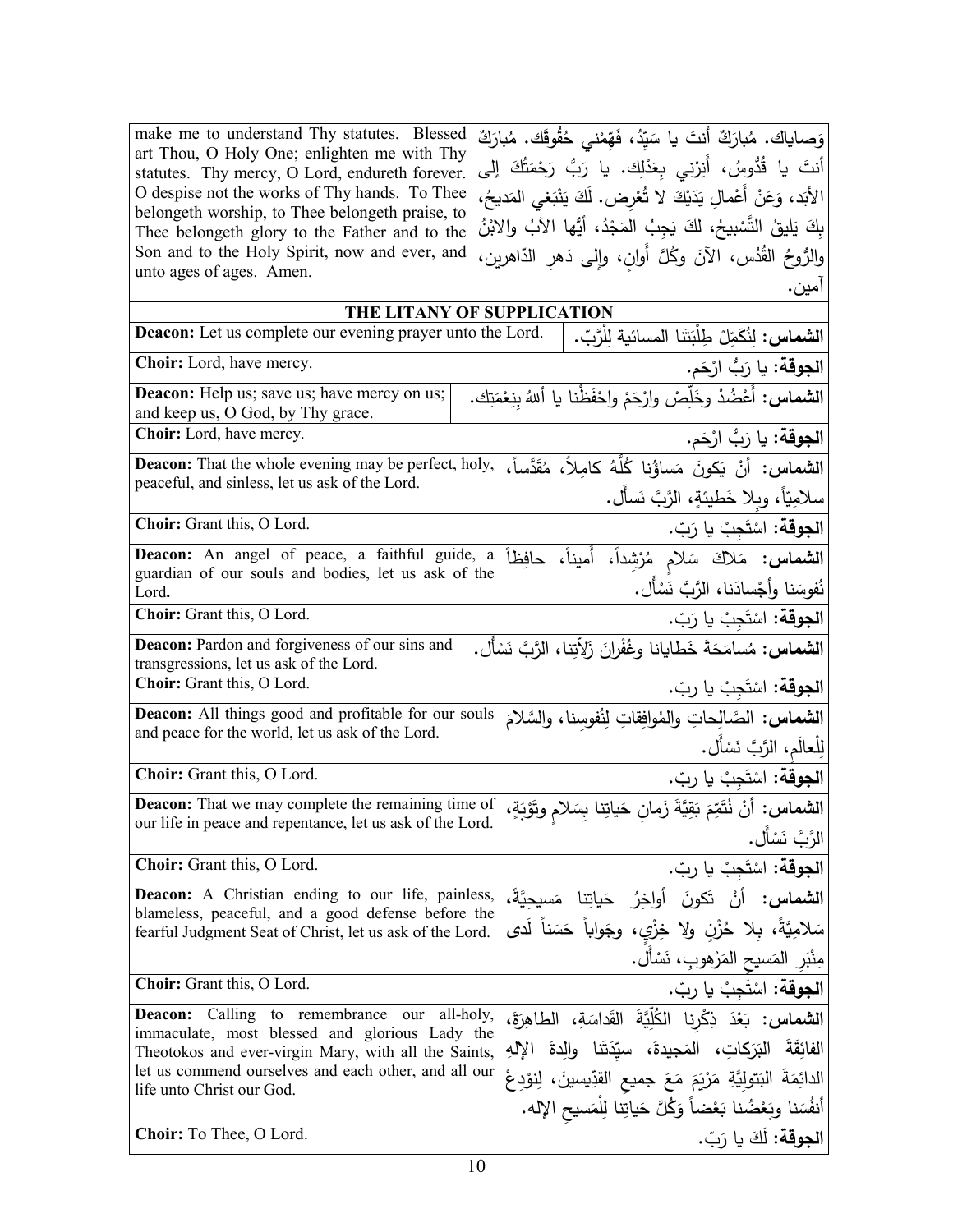| Priest: For thou art a good God and lovest mankind,                                                  | ا <b>لكاهن:</b> لأَنَّكَ إلهٌ صالِحٌ ومُحِبٌّ لِلْبَشَرِ، ولكَ                         |
|------------------------------------------------------------------------------------------------------|----------------------------------------------------------------------------------------|
| and unto Thee we ascribe glory to the Father and to                                                  | نُرْسِلُ المجْدَ، أَيُّها الآبُ والإِبْنُ والرُّوحُ القُدُسُ،                          |
| the Son and to the Holy Spirit, now and ever, and unto<br>ages of ages.                              | الآنَ وكُلَّ أُوانٍ، وإِلَى دَهْرِ الدَّاهِرِينِ.                                      |
| Choir: Amen.                                                                                         |                                                                                        |
| <b>THE PEACE</b>                                                                                     | ا <b>لجوق</b> : آمين.                                                                  |
| Priest: Peace be to all.                                                                             | ا <b>لكاهن:</b> السَّلامُ لِجَميعِكُم.                                                 |
| Choir: And to thy spirit.                                                                            |                                                                                        |
| Deacon: Let us bow our heads unto the Lord.                                                          | ا <b>لجوقة</b> : ولروحِكَ أيْضاً.                                                      |
|                                                                                                      | ا <b>لشماس:</b> لِنَحْن رؤوسَنا لِلْرَّبّ.                                             |
| Choir: To thee, O Lord.                                                                              | ا <b>لجوقة:</b> لَكَ يا رَبّ.                                                          |
| All bow their heads as the priest says the following prayer:                                         |                                                                                        |
| Priest: O Lord our God, who didst bow the                                                            | ا <b>لكاهن:</b> أيُّها الرَّبُّ إلهُنا، يا مَنْ طَأَطَأَ السَّماواتِ ونَزَلَ           |
| heavens and come down for the salvation of                                                           | لِخَلاص جِنْس البَشَر ، أَنظُرْ إلى عَبيدِكَ وإلى ميراثِكَ،                            |
| mankind: Look upon thy servants and thine<br>inheritance; for unto thee, the fearful Judge who       |                                                                                        |
| yet lovest mankind, have thy servants bowed                                                          | فإِنَّ عَبِيدَكَ قَدْ حَنَوا رُؤُوسَهُمْ وأَخْضَعُوا أَعْناقَهُمْ لَكَ،                |
| their heads and submissively inclined their                                                          | أَيُّها القاضي المَهيبُ المُحِبُّ البَشَرِ ،غيرَ مُنْتَظِرِينَ                         |
| necks, awaiting not help from men but entreating                                                     |                                                                                        |
| thy mercy and looking confidently for thy                                                            | الْمَعُونَةَ مِنَ الْبَشَرِ ،بَلْ مُنْتَظِرِينَ رَحْمَتَكَ وِمُتَوَقِّعِينَ            |
| salvation. Guard them at all times, both during                                                      | خَلاصَكَ. فاحْفَظْهُمْ في كُلِّ حينِ، وفي هَذا المَساءِ                                |
| this present evening and in the approaching                                                          | الحاضِرِ ، والليلِ المُقْبِلِ، مَصونينَ مِنْ كُلِّ فِعْلِ مُضادِّ                      |
| night, from every foe, from all adverse powers of                                                    |                                                                                        |
| the devil and from vain thoughts and from evil<br>imaginations.                                      | شَيطانِيّ، ومنَ الأفْكارِ الباطِلَةِ والهَواجِسِ الشِرّيرَةِ.                          |
| Priest: Blessed and glorified be the might of                                                        | ا <b>لكاهن:</b> لِيَكُنْ عِزُّ مُلْكَكَ مُبَارَكاً وَمُمَجَّداً أَيُّها الآبُ والابْنُ |
| thy kingdom of the Father and of the Son and                                                         |                                                                                        |
| of the Holy Spirit, now and ever, and unto ages                                                      | وَالزُوحُ الْقُدُسْ، الآنَ وَكُلَّ أَوَانٍ وَإِلَى دَهْرِ الدَاهِرِينِ.                |
| of ages.                                                                                             |                                                                                        |
| Choir: Amen.                                                                                         | ا <b>لجوقة:</b> آمين.                                                                  |
| <b>APOSTICHA FOR THE RESURRECTION IN TONE EIGHT</b>                                                  |                                                                                        |
| Thou didst ascend the Cross, O Jesus, Who                                                            | لَقَدْ صَعِدتَ على الصَّليبِ يا يَسوعُ الذي نَزَلَ مِنَ السَّماءِ ،                    |
| didst descend from heaven. Thou didst                                                                | وأَتَيْتَ إِلـى المـوتِ، يـا أَيُّهَـا الحَيـاةُ الـذي لا يَمـوتُ، وإِلـى              |
| come to death, O Life that dieth not, and to<br>those who are in darkness, O true Light, and         |                                                                                        |
| to the fallen, O Resurrection of all.                                                                | المَوجُـودينَ فــى الظّــلام، يــا أَيُّهَــا الذُّـورُ  الحَقيقِــىُ، وإلــى          |
| Wherefore, O our Light and Savior, glory to                                                          | السَّاقِطِينَ، يا قِيامَةَ الكُلِّ. فَيَا مُنِيرَنَا ومُخَلِّصَنَا، المجدُ لَكَ.       |
| Thee.                                                                                                |                                                                                        |
| Verse 1. The Lord is King, and hath clothed Himself                                                  | عْ نَوْتِكِكِ 1: الزَبُّ قَدْ مَلَكَ، والجمالَ لَبِسْ. لَبِسَ                          |
| with majesty. The Lord is robed; He is girded with                                                   | الرَبُ القَوَةَ وَتَمَنْظُقَ بِها .                                                    |
| strength.                                                                                            |                                                                                        |
| Let us glorify Christ risen from the dead; for He did<br>take unto Himself a soul and a body; and He | لِنُمَجِّدِ المَسيحَ النَّاهِضَ مِنْ بَيْنِ الأَمواتِ، لأَنَّهُ                        |
| separated one from the other in the Passion, when                                                    | اتَّخَذَ نَفْساً وجَسَداً، فَفَصَلَ أَحَدَهُما عَنِ الآخَرِ                            |
| His pure soul went down to Hades which He led                                                        | بـالآلام، لمَّـا انْحَدَرَتْ نَفْسُهُ الطّـاهِرَةُ إِلـى الجَحيم                       |
| captive; and the holy body saw no corruption in the                                                  |                                                                                        |
| grave, the body of the Redeemer, Savior of our                                                       | الَّتــي سَـباها، والجسدُ المُقدَّسُ لَـمْ يَـرَ فــي القَبـر                          |
| souls.                                                                                               | فَسَاداً، الذي هُوَ جَسَدُ الفَادي والمُنقِذِ نُفُوسَنا.                               |
| Verse 2. For He has established the world so                                                         | أَعْزِنْكُمْكَ 2: لأَنْهُ ثَبَّتَ الْمَسْكُونَةَ فَلَنْ تَتَزَعْزَع.                   |
|                                                                                                      |                                                                                        |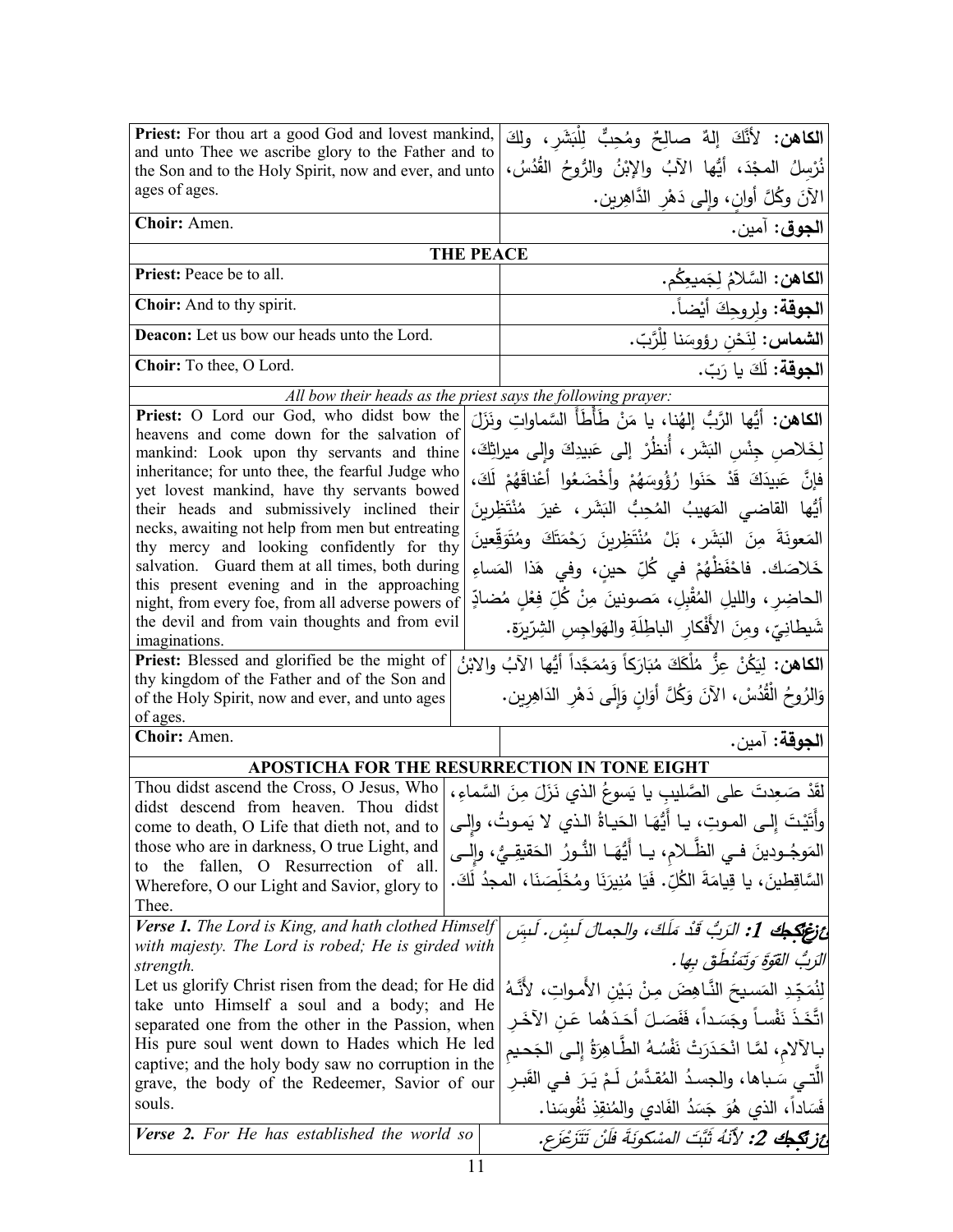| that it shall never be moved. With psalms and                                                             | أَيُّها المَسيحُ إنَّنا بالمزَامِيرِ والتَّسَابيح نُمَّجِد قِيَامَتَكَ             |
|-----------------------------------------------------------------------------------------------------------|------------------------------------------------------------------------------------|
| with songs of praise, O Christ, do we glorify Thy                                                         | مِنْ بَيْنِ الأَمْوَاتِ، التي بِهَا أَعْتَقْتَنَا مِنْ تَمَرُّدِ الْجَحيم.         |
| Resurrection from the dead, by which Thou didst                                                           |                                                                                    |
| deliver us from the rebellion of Hades. And since                                                         | وبِمَا أَنَّكَ إِلَهٌ، مَنَحْتَنَا الحياةَ الأَبَديَّةَ والرَّحْمَةَ               |
| Thou art God, Thou didst grant us eternal life<br>and the Great Mercy.                                    | العُظْمَى.                                                                         |
| Verse 3. Holiness befits Thy house, O Lord,                                                               | <b>ئزنگجك 3:</b> لَبِنْتِكَ ينَبَغى التقَديسُ يا رَّبُ إلى                         |
| forevermore. O Lord of all, O incomprehensible                                                            |                                                                                    |
| One; O Maker of heaven and earth, when Thou                                                               | <i>الأبد.</i> يا سَيَّدَ  الكُلِّ  يَا  مَنْ   لا  يُدْرَكُ،  يا  صَانِعَ          |
| didst suffer in Thy Passion on the Cross, Thou                                                            | السَّمَاءِ والأَرض، لَمَّا تأَلَّمْتَ عَلَى الصَّلِيبِ أَفَضْتَ                    |
| didst pour out for me passionlessness; and when<br>Thou didst submit to burial and didst rise in glory,   | لى عَدَمَ الآلام، ولمَّا قَبِلتَ دَفْناً ونَهَضْتَ بِمَجْدٍ،                       |
| Thou didst raise Adam with Thee by a mighty                                                               | أَنْهَضْتَ آدَمَ مَعَكَ بِيَدٍ عَزِيزَةٍ كُلِّيَّةِ الاقْتِدَارِ . فالمجدُ         |
| hand. Wherefore, glory to Thy third-day                                                                   |                                                                                    |
| Resurrection by which Thou didst grant us eternal                                                         | لِقِيَامَتِكَ الثُلاثيَّةِ الأَيَّامِ، الَّتي بِهَا مَنَحْتَنَا الحَيَاةَ          |
| life and forgiveness of sins; for Thou alone art                                                          | الأَبَدِيَّةَ وغُفْرَانَ الخَطَايَا، بِمَا أَنَّكَ مُتَحَنِّنٌ وَحْدَكَ.           |
| compassionate.                                                                                            |                                                                                    |
|                                                                                                           | DOXASTICON FOR ST. JOHN CLIMACUS IN TONE TWO                                       |
| Glory to the Father, and to the Son, and to the Holy                                                      | <i>المَجْدُ للآبِ والإبنِ والروحِ القدّسِ.</i> لنُكرِّمْ  يُوحنَّا                 |
| Spirit. Let us honor John, that pride of ascetics, that                                                   | فَخرَ   النُسَّاكِ،   المَلاكَ   على   الأرضِ،   وإنسانَ   اللهِ                   |
| angel on earth, that man of God in heaven, that                                                           |                                                                                    |
| adornment of the world, and that bliss of virtues and<br>good deeds; for, planted in the house of God, he | في السَّماواتِ، زِينَةَ العالَم ونَعِيمَ الفَضائِلِ                                |
| flourished with justice; and, like a cedar tree in the                                                    | والصَّالِحاتِ، لأَنَّهُ غُرِسَ في بَيْتِ اللهِ  فَأَزْهَرَ                         |
| wilderness, he caused the flock of Christ to grow,                                                        |                                                                                    |
| those sheep endowed with speech, in righteousness                                                         | بِعَدْلٍ، وكَأَرزةٍ في قَفْرٍ أَنْمَى قَطِيعَ المَسيح،                             |
| and justice.                                                                                              | الخِرافَ النَّاطِقَةَ بالبرَّ والعَذْلِ.                                           |
|                                                                                                           | THEOTOKION FOR THE RESURRECTION IN TONE TWO                                        |
| Both now and ever, and unto ages of ages.                                                                 | الآنَ وَكُلَّ أُولِنٍ وَإِلِي دَهْرِ الدَّاهِرِينَ. أَمينَ.  يا لَهُ مِن           |
| Amen. O wondrous event transcending all<br>the ancient miracles! For who hath ever                        | عَجَبِ حادِثٍ يَسمُو عَلى كُلِّ المُعجِزاتِ القَديمَة. لأنَّهُ مَنْ                |
| heard of a mother giving birth without a                                                                  | عَرَفَ أَنَّ أَمًّا تَلِدُ خُلُوًّا مِن رَجُلٍ، وَتَحمِلُ عَلى ساعِدَيها           |
| man; and carrying in her arms Him who                                                                     |                                                                                    |
| containeth all creation? Yet this is the will of                                                          | الحاويَ كُلَّ البَرايا، وَلَكِنْ هَذِهِ إِرادَةُ الإِلَهِ المَولود. فَيا أَيَّتُها |
| the born God. Cease not, therefore, O<br>undefiled one to pray to Him Whom thou                           | الطَّاهِرَةُ، لا تَرَللي مُبتَهِلَةً إلى الذي حَمَلْتِ عَلى ذِراعَيكِ              |
| didst carry in thine arms as a babe, and with                                                             | كَطِفلِ، وَأَحرَزتِ عِندَهُ دالَّةً والِدِيَّةً مِن أجلِنا، نَحنُ                  |
| Whom thou didst acquire motherly privilege                                                                | المُكَرِّمِينَ إِيّاكِ، لِكَى يَرِأَفَ بِنا وَيُخَلِّصَ نُفوسَنا.                  |
| for us who honor thee, that He may have                                                                   |                                                                                    |
| mercy upon us and save our souls.                                                                         |                                                                                    |
|                                                                                                           | THE HYMN OF ST. SIMEON THE GOD-RECEIVER                                            |
| <b>Choir:</b> Lord, now lettest thou Thy servant depart in                                                | ا <b>لكاهن:</b> الآنَ أَطْلِقْ عَبْدَكَ أَيُّها السَّيّدُ على حَسَب                |
| peace, according to Thy word; for mine eyes have<br>seen Thy salvation, which Thou hast prepared          | قَوْلِكَ بِسَلامٍ، لأَنَّ عَيْنَيَّ قَدْ أَبْصَرَتا خَلاصَكَ الذي                  |
| before the face of all people, a light to lighten the                                                     | أَعْدَدْتَهُ أَمامَ كُلِّ الشُّعوبِ، نوراً لاسْتِعْلانِ الأُمَمِ،                  |
| Gentiles and the glory of Thy people Israel.                                                              | ومَجْداً لِشَعْبِكَ إِسْرائيل.                                                     |
|                                                                                                           |                                                                                    |
| People: Holy God, Holy Mighty,                                                                            | <b>THE TRISAGION PRAYERS</b>                                                       |
| Holy Immortal: Have mercy on us.                                                                          | <b>الشعب:</b> قُدُوسٌ اللهُ، قُدُّوسٌ القَويّ، قُدُّوسٌ الذي لا يَموتُ، ارحَمْنا.  |
| (thrice)                                                                                                  | (ثلاثاً                                                                            |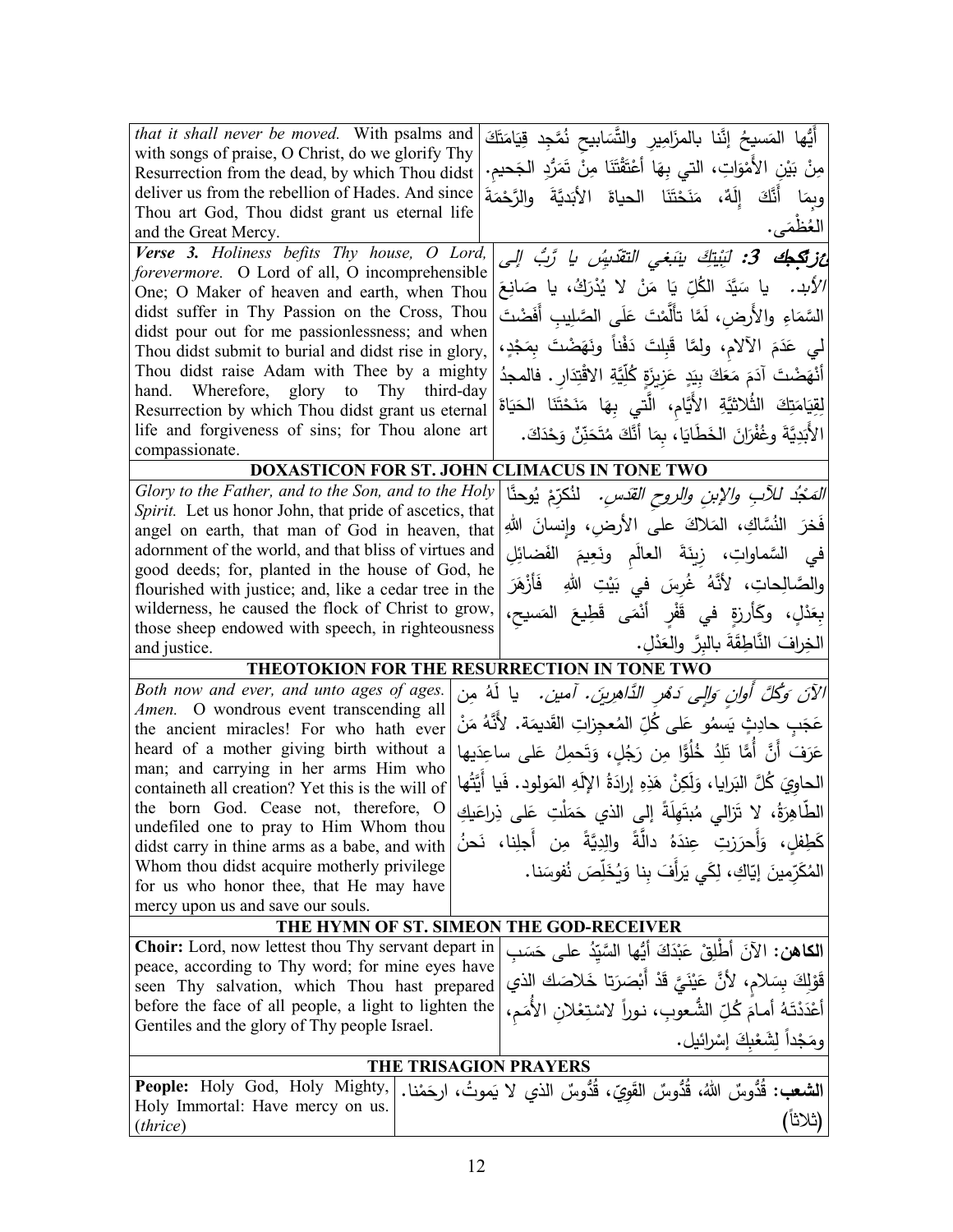| Glory to the Father, and to the Son, and to the Holy                                                                                                                      |  | المَجدُ للأبِ والابنِ والروح القُدُسِ، الآنَ وكلَّ أوانِ                          |  |  |
|---------------------------------------------------------------------------------------------------------------------------------------------------------------------------|--|-----------------------------------------------------------------------------------|--|--|
| Spirit; both now and ever, and unto ages of ages.<br>Amen.                                                                                                                |  | وإِلىي دَهْرِ الداهرينَ. أَمين.                                                   |  |  |
| All Holy Trinity, have mercy on us. Lord, cleanse<br>us from our sins. Master, pardon our iniquities.<br>Holy God visit and heal our infirmities, for Thy<br>Name's sake. |  | أَيُّها الثالوثُ القدوسُ، ارحمْنا. يا ربُّ اغْفُرْ                                |  |  |
|                                                                                                                                                                           |  | خَطايانا. يا سيّد تَجاوزْ عَنْ سَيِّئاتِنا. يا قَدّوسُ                            |  |  |
|                                                                                                                                                                           |  | اطْلِعْ واشْفِ أَمْراضَنا، مِنْ أَجْلِ اسْمِكَ.                                   |  |  |
| Lord, have mercy. (thrice)                                                                                                                                                |  | يا ربُ ارْحَم. (ثلاثاً)                                                           |  |  |
| Glory to the Father, and to the Son, and to the Holy<br>Spirit; both now and ever, and unto ages of ages.<br>Amen.                                                        |  | المَجدُ للآبِ والابنِ والروحِ القُدُسِ، الآنَ وكلَّ أوانِ                         |  |  |
|                                                                                                                                                                           |  | وإلى دهر الداهرينَ. أمين.                                                         |  |  |
| Our Father, Who art in heaven, hallowed be Thy                                                                                                                            |  | أبانـا الـذي فـى السَّماواتِ، لِيتقدَّس اسمُكَ، ليـأتِ                            |  |  |
| Name. Thy kingdom come; Thy will be done on                                                                                                                               |  | مَلَكوتُك، لِتَكُنْ مشيئَتُكَ كَمَا في السَّماءِ كذلِكَ على                       |  |  |
| earth as it is in heaven. Give us this day our daily<br>bread; and forgive us our trespasses, as we forgive<br>those who trespass against us, and lead us not into        |  |                                                                                   |  |  |
|                                                                                                                                                                           |  | الأرض، خُبْزَنـا الـجَـوْهَريّ أَعْطِنَـا اليـومَ، واتْرُكْ لَنَـا                |  |  |
| temptation, but deliver us from evil.                                                                                                                                     |  | ما علَيْنا، كما نَترُكُ نَحْنُ لِمَنْ لَنا عَلَيْهِ، ولا تُذْخِلْنَا              |  |  |
|                                                                                                                                                                           |  | في تَجْرِبةٍ، لكن نَجِّنَا مِنَ الشريرِ .                                         |  |  |
| <b>Priest:</b> For thine is the kingdom, and the                                                                                                                          |  | ا <b>لكاهن:</b> لأنَّ لَكَ المُلْكَ، والقُوَّةَ، والمَجْدَ، أَيُّها الآبُ والإبنُ |  |  |
| power, and the glory, of the Father, and of                                                                                                                               |  | والروحُ القُدُسُ، الآنَ وكلَّ أوانِ وإلى دهرِ الداهرين.                           |  |  |
| the Son, and of the Holy Spirit, now and ever<br>and unto ages of ages.                                                                                                   |  |                                                                                   |  |  |
| Choir: Amen.                                                                                                                                                              |  | ا <b>لجوقة:</b> آمين.                                                             |  |  |
|                                                                                                                                                                           |  | RESURRECTIONAL APOLYTIKION IN TONE EIGHT                                          |  |  |
|                                                                                                                                                                           |  |                                                                                   |  |  |
| From the heights Thou didst descend, O compassionate<br>One, and Thou didst submit to the three-day burial, that                                                          |  | انْحَدَرْتَ مِنَ الْعُلْوِّ يا مُتَحَنِّن، وقَبِلْتَ الدَّفْنَ                    |  |  |
| Thou might deliver us from passion; Thou art our life                                                                                                                     |  | ذا الثُّلاثَةِ الأيام، لِكَيْ تُعْتِقَنا مِنَ الآلام، فَيا                        |  |  |
| and our Resurrection, O Lord, glory to Thee.                                                                                                                              |  | حَياتَنا وقِيامَتَنَا، يا رَبُّ المَجْدُ لَك.                                     |  |  |
| APOLYTIKION FOR ST. JOHN CLIMACUS IN TONE EIGHT                                                                                                                           |  |                                                                                   |  |  |
| Glory to the Father, and to the Son, and to the<br>المَجْدُ للأَبِ والإبنِ والروحِ القَدَسِ.<br>لِلْبَرِّيَّةِ غيرِ                                                       |  |                                                                                   |  |  |
| Holy Spirit. The barren wilderness thou didst<br>الْمُثْمِرَةِ بِمَجارِي دُمُوعِكَ أَمْرَعْتَ، وبِالتَّنَهُّداتِ التي مِنَ                                                |  |                                                                                   |  |  |
| make fertile with the streams of thy tears; and by                                                                                                                        |  |                                                                                   |  |  |
| thy deep sighing thou hast given fruit through<br>الأَعْماق أَثْمَرْتَ بأَتْعابِكَ إِلَى مِئَةِ ضِعْفٍ، فَصِرْتَ<br>thy struggles a hundredfold. Accordingly, thou        |  |                                                                                   |  |  |
| كَوْكَباً لِلْمَسْكُونَةِ مُتَلَأَلِئاً بِالْعَجائِبِ، يا أَبانا البارَّ<br>hast become a star for the universe, sparkling                                                |  |                                                                                   |  |  |
| with miracles. Therefore, O righteous Father                                                                                                                              |  | يوحنا، فَتَشَفَّعْ إِلَى المَسيحِ الإِلهِ أَنْ يُخَلِّصَ نُفوسَنا.                |  |  |
| John Climacus, intercede with Christ God to                                                                                                                               |  |                                                                                   |  |  |
| save our souls.                                                                                                                                                           |  |                                                                                   |  |  |
|                                                                                                                                                                           |  | RESURRECTIONAL THEOTOKION IN TONE EIGHT                                           |  |  |
| Both now and ever, and unto ages of ages. Amen.                                                                                                                           |  | الآنَ وَكُلَّ أُوانٍ وَالِّي دَهْرِ الذَّاهِرِينَ. أَمنِنْ. ۖ يا مَنْ             |  |  |
| Thou Who for our sake wast born of a Virgin, and<br>didst suffer crucifixion, O good One, and didst                                                                       |  | وُلِدَ مِنَ البَتولِ مِنْ أَجْلِنا، وكابَدَ الصَّلْبَ، أَيُّها                    |  |  |
| despoil death through death, and as God didst reveal                                                                                                                      |  | الصالح، يا مَنْ سَبِي الْمَوْتَ بِمَوْتِهِ، وأَرِي الْقِيَامَةَ                   |  |  |
| Resurrection. Despise not those Whom Thou hast                                                                                                                            |  | بما أنَّهُ إله. لا تُعْرِضْ عَنِ الذينَ جَبَلْتَهُم بِيَدَيْكَ،                   |  |  |
| created with Thine own hand, show forth Thy love<br>for                                                                                                                   |  |                                                                                   |  |  |
| mankind, O merciful One. Accept the<br>intercessions of Thy mother, the Theotokos for us,<br>and save Thy despairing people, O our Savior.                                |  | بَلْ أَظْهِرْ تَعَطّْفَكَ على الناس أيها الرَحيم. وتَقَبَّلْ                      |  |  |
|                                                                                                                                                                           |  | والِدَتَكَ، والِدَةَ الإِلَهِ، مُتَشَفِّعَةً مِنْ أَجْلِنا، وَخَلِّصْ يا          |  |  |
|                                                                                                                                                                           |  | مُخَلِّصَنا شَعْباً يائِساً.                                                      |  |  |